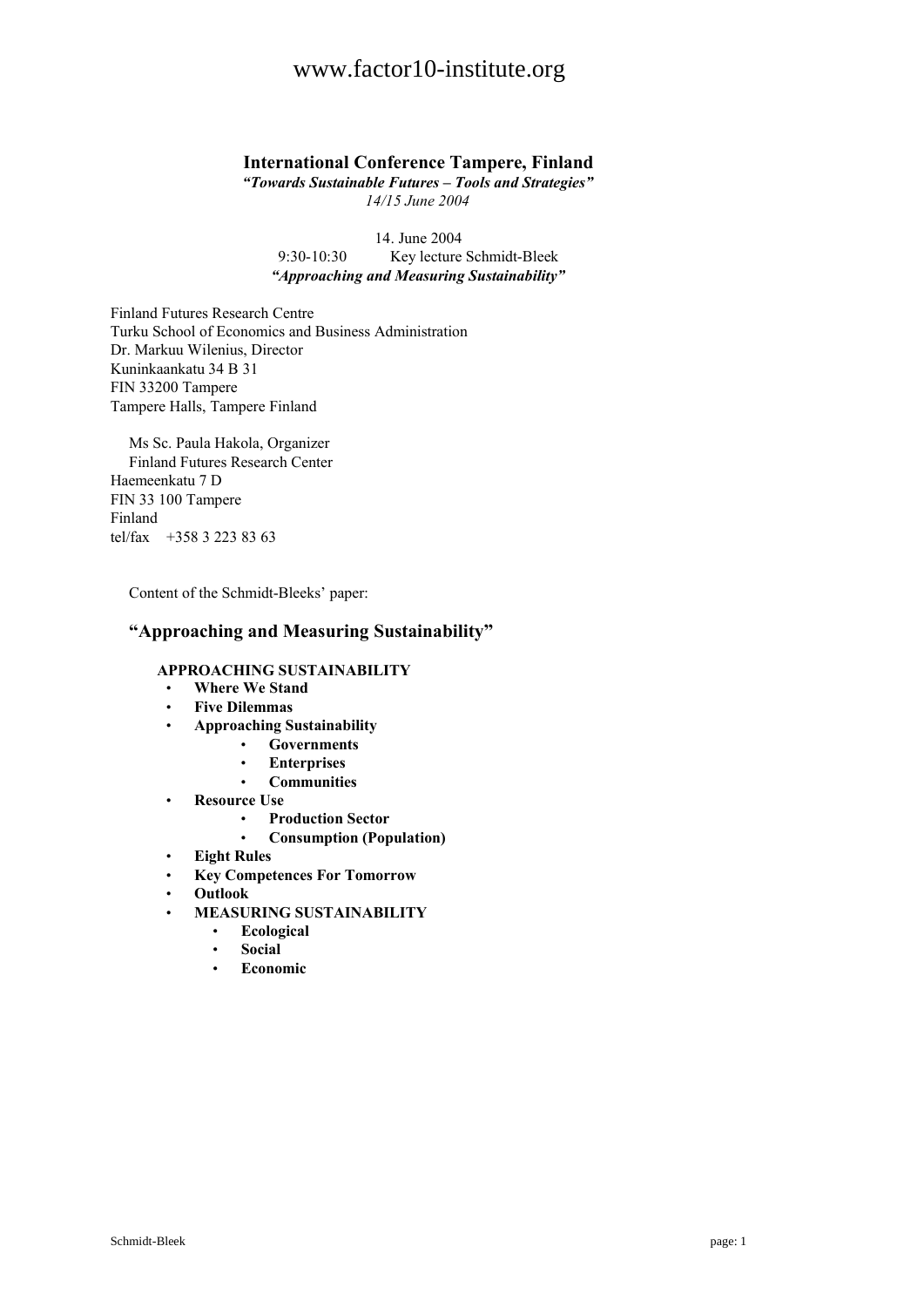### **APPROACHING AND MEASURING SUSTAINABILITY**

Prof. Dr. F. Schmidt-Bleek President, Factor 10 Institute in Carnoules/Provence Founding President, The International Factor 10 Club Chair, The Future Council, North Rhine Westphalia Takeda World Environment Award 2001

June 2004

*Without dematerialization, neither sustainability nor long-term growth can be expected*

### **APPROACHING SUSTAINABILITY**

### **Where We Stand**

The principle of sustainable development has now been widely adopted. It has also become international consensus that sustainable solutions require that ecological, social and economic development be made mutually supportive at the front-end of the cycle when the goals and policies of society are being set, not at the tail-end after society has already incurred the damage costs of unsustainable development. However, in the political arena and in business one still notices serious shortcomings in applying this principle.

*Political* reasons for this shortcoming include the lack of experience among those responsible for policies in scrutinizing their intentions with respect to the requirement of satisfying*all* dimensions of sustainability. While it is common procedure for example to review all intended ordinances and laws with regard to their financial and legal implications before they are promulgated, this is not the case as regards their impact upon attaining sustainability. Thus, recent changes in fiscal and social policies in Germany and France - considered to be of basic importance for economic longterm growth - were designed without regard to their ecological impact. The lack of operational indicators for designing durable policies and monitoring their consequences is evident.

Time horizons of environmental changes are usually much longer than those for planning and executing actions within our economic and the political framework. And environmental disasters may occur or develop in far away places. What does a change in the direction of the gulf stream for instance mean to a middle-European compared to the threat of losing her or his job?

On the *socio***-***scientific* side, no consensus on *key social goals* exists today. True, politicians and the World Bank talk about eradicating hunger. True, the western world is deeply troubled by child labour and child soldiering. True, the World Health Organisation has specific goals for the health of all people. But these are goals and concerns for the less privileged and are not on the mind of people in "developed" countries when discussing social achievement goals for their own future. Basic needs are no longer the issue here. Advanced technology and safe conveniences in housing, mobility, shopping, leisure-time, advanced education and safe working conditions with commensurate income and comfortable early retirement are among the issues discussed here.

So, while it may be rather unrealistic to expect that globally harmonized social goals can be agreed upon in the foreseeable future, it would seem feasible to reach understanding of some key social targets on the national or regional level.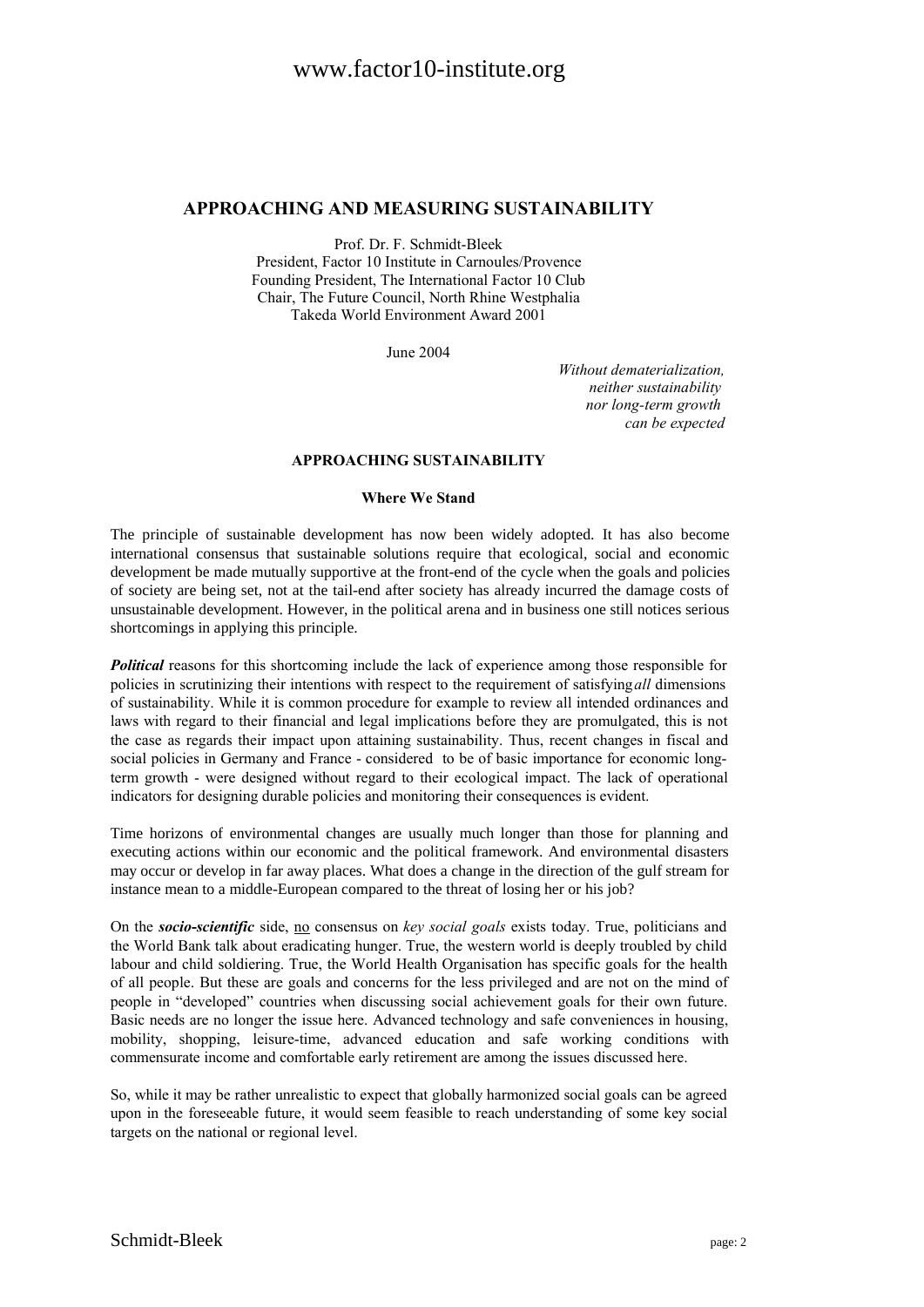The EU is currently attempting to develop a minimum set of key social indicators for the Member countries. For instance, in March 2000 the Lisbon European Council formulated strategic social goals to be reached by 2010: The percentage of people employed should increase from 61% in 2000 to 70% by 2010 and the employment level for women should rise from 51% to 60% during the same period of time **<sup>1</sup>** .

With respect to the *root* **causes for** *human-induced environmental changes* it is only recent that international agreement emerges on the key importance of the *resource productivity* of *all* goods and *all* services <sup>2</sup>. However, it is still preferred practice to select certain human generated effects on specific parts of the environment (such as climatic change, waldsterben or water pollution) as pilot indicators for the presumed *overall* influence of technology on the ecosystem. Would the elimination of all man-made  $CO<sup>2</sup>$  emission mean sustainability? Of course not! It is unavoidable that such selected indicators often reflect regional and frequently political priorities. And their relative weight tends to change with time (e. g. from mercury to lead to asbestos to PCB's to CFC's to CO2). Controlling the output side of the economy is still prevalent. Apart from the fact that the economy pays a heavy price for this shifting approach, it does not lead to ecological sustainability for theoretical as well as practical reasons **<sup>3</sup>** .

#### **Five Dilemmas**

- There is overwhelming evidence and wide agreement in a number of large industrial countries that the public budgetary situation is unsustainable in view of known future social, economic and ecological needs **<sup>4</sup> .** The same can be said for lesser economic players in Europe and elsewhere **<sup>5</sup>** . Heavy overspending since many years, subsidies to the tune of more than 100 billion Euros per annum in Germany alone, demographic developments, shifting the medium age of the population inexorably upward while the total population decreases, a declining labour force that continues to be taxed for supplying the overwhelming part of the public budget needs, and increasing costs for unemployment, public health as well as for combating mounting environmental problems are some of the major reasons for this dilemma.
- One of the major stumbling blocks for progress toward sustainability today is the growing realization that it is not sufficient to adjust the economic and fiscal framework in isolated steps as has been the practice hitherto. It is becoming more and more evident that only *profound* (paradigmatic) policy changes will open the road to sustainability – if taken in a systemic manner. Such an undertaking, however, seems risky for politicians who depend upon winning elections every 4 or 5 years. This is plainly visible in Germany and France today even when only relatively minor fiscal adjustments are being attempted. While the public is aware of the need to change the framework for doing tomorrow's business, citizens have apparently little faith left in their leaders to bring about such change in fair, honest and reliable ways.
- The root cause for the growing *ecological problems* is the excessive use of natural resources, including energy carriers, land and water **6** . Today's resource productivity of

<sup>1</sup> European Council, 2000, cipher 5

<sup>2</sup> F. Schmidt-Bleek, "Toward Universal Ecology Disturbance Measures", Regulatory, Toxicology And Pharmacology, Vol 18, No. 3., Acadmic Press Inc., Dezember 1993 (The Wuppertal Position Paper, Mid-1992, in a translated form).

<sup>3</sup> F. Schmidt-Bleek, "Wieviel Umwelt braucht der Mensch – MIPS, das Mass fuer oekologisches Wirtschaften", Basel, Berlin, Boston, 1983 (English in www.factor10-institute.org under the title "The Fossil Makers)

<sup>4</sup> See, for instance, Report (in German) by the Future Council of the state of Northrhine-Westfalia, March 2004, Dusseldorf. To be published in English in 2004

<sup>5</sup> See, for instance, H. Wohlmeyer (Austria): "Strategische Steuerreform und nachhaltige Naturbewirtschaftung", to be published, h.wohlmeyer@pvg.at

<sup>6</sup> Schmidt-Bleek and Coworkers,: The unfolding of the Factor 10- and MIPS- story*(in English)* at the Wuppertal Institute, Special Issue of the Fresenius Environmental Bulletin, Birkhaeuser, August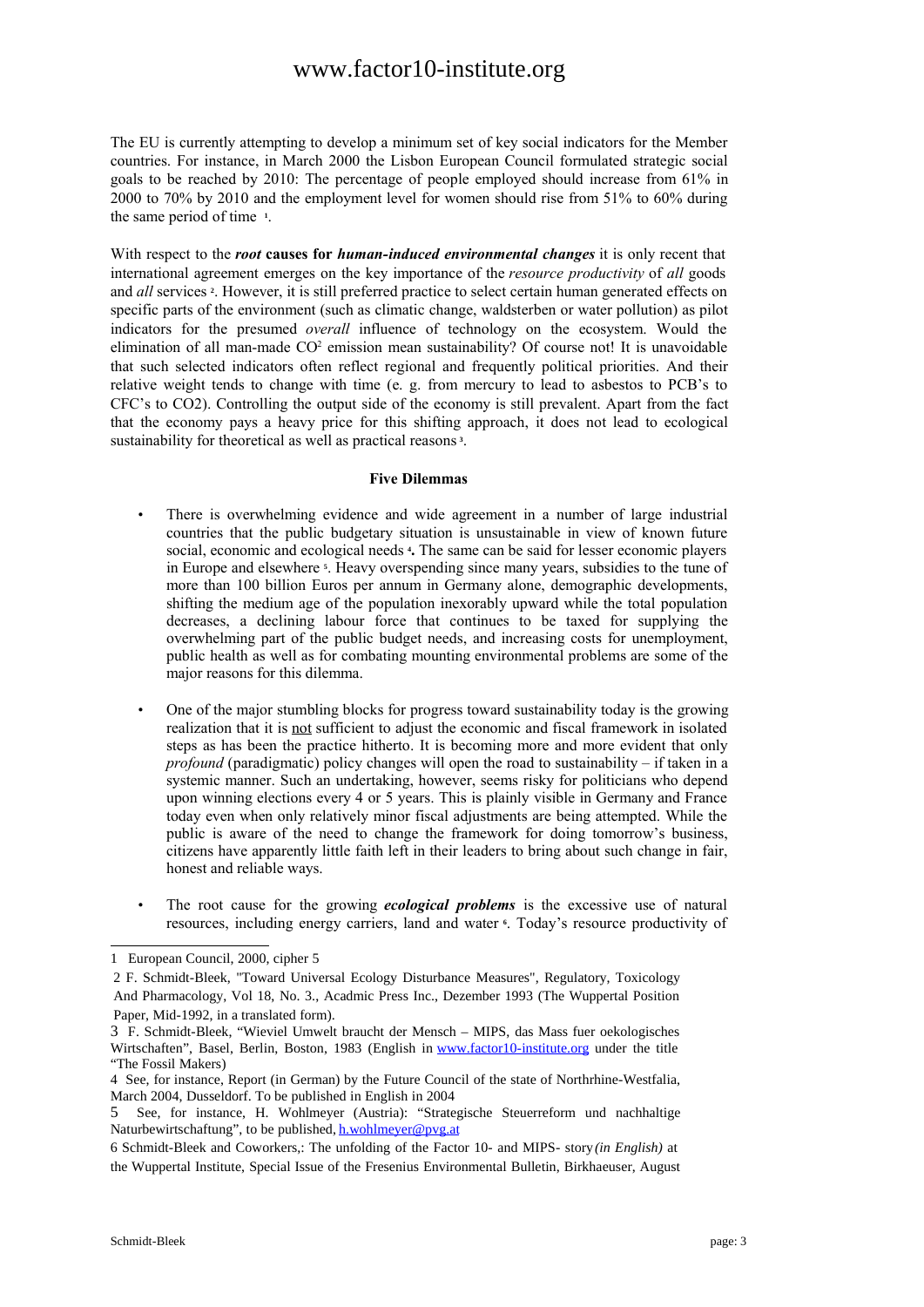technology requires roughly 30 tons of non-renewable nature on the average for every ton of product - and 5 to 15 times that much water. A dismal performance. But ITC (Information and Communication Technology) consumes even ten times more nonrenewable resources on a ton per ton basis. Since all services require the availability of increasingly complicated and closely interlinked technology - even when rendered from person to person – delivering modern services is extremely resource intensive, too. On the average, every European consumes 70 tons of non-renewable natural resources per annum (while the average Vietnamese consumes between 3 and 4 tons). The massive replacement of human labour by machines and ITC **<sup>7</sup>** in all parts of the economy contributes to this situation.

- Prices govern economic choices. Today, prices of natural resources are distorted through tax systems, perverse subsidies, historical cost-free extraction- and use rights and other politically motivated priorities **8 .** As a consequence the market is in disarray and leads to massive misallocation of natural resources. The market dis-functions as regards preserving life-sustaining environmental services while it stutters along within the economic framework conditions of yesteryear **<sup>9</sup> .**
- More than two planets earth would be needed for providing the natural resources necessary to allow a western life style for the whole world. On the one hand such a development would eventually push the price of natural resources upwards and thus slow down their use. This is already noticeable to some degree as regards the prices of certain metals and scrap iron. For a while, some rich and powerful countries may still continue to subsidize (and/or fight wars for) the exploitation and use of energy carriers, water and other resources. On the other hand, it seems very likely that price hikes due to scarcity would be felt far too late to stop and reverse ecological destruction. It is furthermore quite unlikely that resource prices would climb in tune with their "*ecological rucksack"* <sup>10</sup> , that is to say in tune with their respective resource intensity.

### **Approaching Sustainability**

#### **Governments**

*The overhead on incomes and salaries must be lowered dramatically before the reduction of unemployment to socially acceptable levels can be achieved In Germany and other industrialised countries.* 

Many politicians, economist, business leader and TV business analyst extol the virtues of increasing consumption in order to generate growth in terms of GDP. Frequently, this is portrayed also to be *the* way to generate new employment. However, since hardly any price of good and service reflect their respective ecological rucksack at this time, growth through increasing consumption leads to expanding resource use and thus steers the economy away from ecological sustainability.

1993.

<sup>7</sup> ICT = Information and communication technology

<sup>8</sup> Schmidt-Bleek, "Das MIPS-Konzept – Faktor 10" Droemer, Munich 1998. Franz Lehner and F. Schmidt-Bleek, "Die Wachstumsmaschine – Der oekonomische Charm der Oekologie", Droemer, Munich 2000

<sup>9</sup> See Recommendations and Statements of the International Factor 10 Club, www.factor10-institute.org .

<sup>10</sup> The Ecological Rucksack has been introduced by Schmidt-Bleek in 1993 and is defined as the sum total inputs of natural resources needed to produce a good in kg minus the weight (mass) of the good in kg.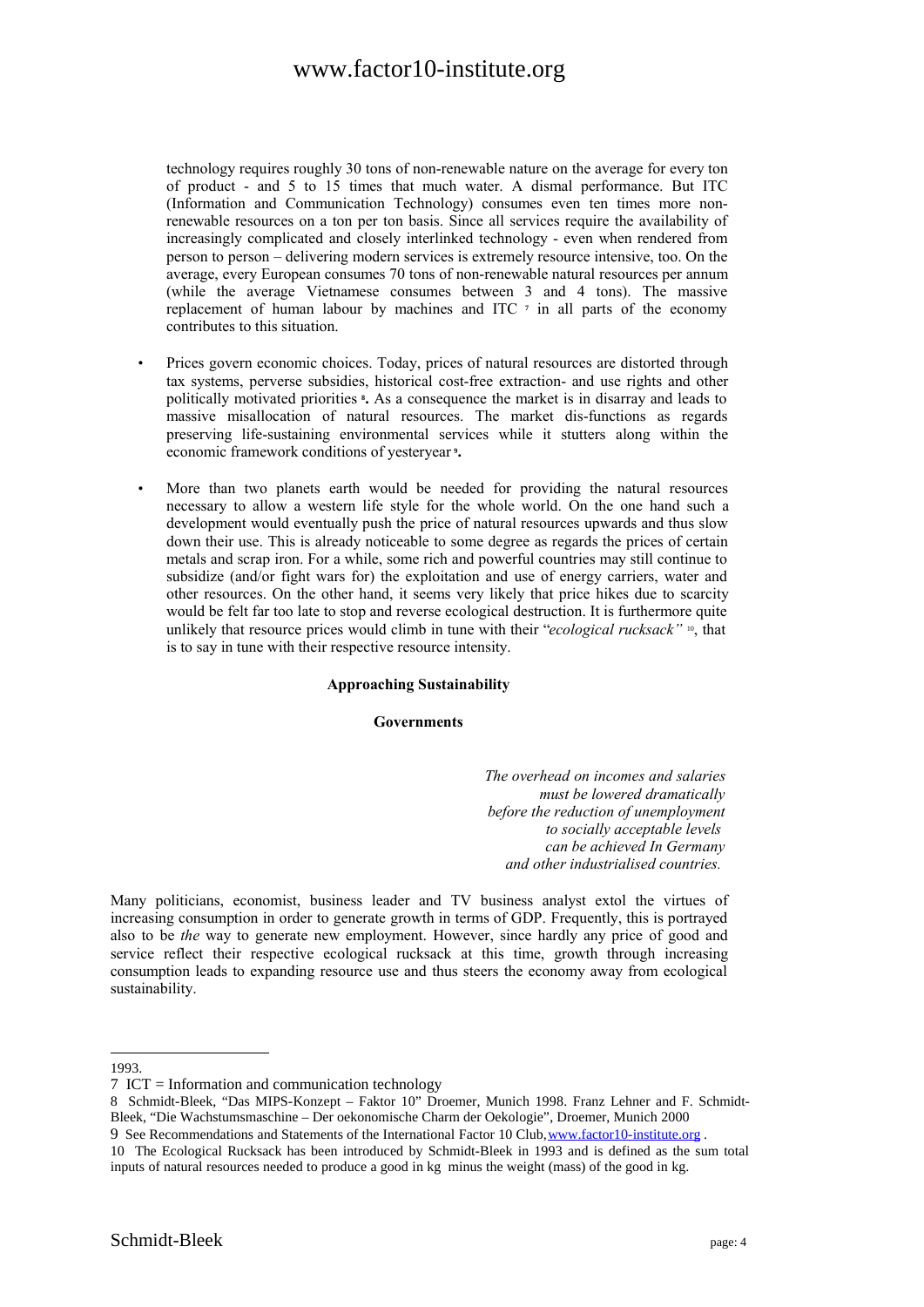According to a recent report to the government of Northrhine-Westphalia **<sup>11</sup>** by its *Future Council*, the existing tax and levy-system in Germany pushes the economy in the wrong direction. The Council recommended lowering expenses foreseen in the present budget by *at least* 15% in order to regain the freedom for financing urgent new needs.

The existing levy and tax system, so the Council argued, distributes the various burdens of wealth production inefficiently and it is unjust. The overall current cost-structure in the manufacturing sector is approximately 70% for labour, 25 % for capital and 5 % for energy. On the other hand, studies in the USA, Japan and Germany have shown that the added value in industry is affected to the same extent by a one percent increase in energy input as by increasing the inputs of capital and labour one percent each. In other words, labour is too expensive when considering its contribution to productivity whereas energy is - relatively speaking - under-priced.

Under such conditions it is entirely rational when jobs are being eliminated, in particular because the expenditures for the social security system depend almost entirely on labour. The labour market becomes de-coupled from growth with the consequence of decreasing tax revenues while social expenditures rise at the same time. It is thus necessary to adjust the optimal input of natural resources for wealth creation. The economically rational mix for the input of labour, capital and material/energy must be shifted toward more work while reducing the input of natural resources.

It is no surprise therefore that a pervasive unemployment problem exists in traditional industrialized countries. In Germany, unemployment has increased continuously since the early 1960ies in a step-like fashion <sup>12</sup> . Officially it hovers now around 10% and emerges as the main cause for the lack of adequate funds for paying pensions in the future as well as adequate public services like education and public health. It appears as if the negotiations between unions and management for salary adjustments need very much to be guided by sustainability considerations in the future.

> Growth without dematerialization is unsustainable . The rate of dematerialization must be more than twice that of growth measured in GDP.

The findings of the *Future Council* strengthen the arguments of earlier publications **<sup>13</sup> <sup>14</sup> <sup>15</sup> <sup>16</sup> .**

The absolute total yearly material flow (TMF) through most European countries - including the ecological rucksack of all materials - has been more or less steady since the early 90ies in spite of a noticeable trend toward higher resource productivity in terms of GDP/TMF. In Germany for instance, resource productivity increased by 21.8% from 1994 to 2001, while the GDP rose by 11.9%.

I should like to remind the reader that much of the existing environmental legislation has created a situation that is in fact akin to a planned economy. It causes non-marked driven world wide expenditures by hundreds of billions of Euro every year. Moreover, such a legislative approach cannot lead to sustainability because it is basically not precautionary, because only "rich" countries can afford the ensuing costs and it does not reward saving of natural resources. Altogether this

<sup>11</sup> Report "NRW 2015 – Ressourcen nutzen, Regionen staerken", (in German) by the Future Council of the state of Northrhine-Westfalia (NRW), March 2004, Dusseldorf. To be published in English in 2004 Northrhine-Westfalia includes the most densely industrialized part of Germany, the Ruhr District. With 18 Million inhabitants, NRW is one of the bigger "countries" of the EU.

<sup>12</sup> F. Schmidt-Bleek, "Das MIPS-Konzept – Faktor 10" Knaur, Muenchen, 1998, Page 203

<sup>13</sup> F. Schmidt-Bleek, "Wieviel Umwelt braucht der Mensch – MIPS, das Mass fuer oekologisches Wirtschaften", Birkhaeuser, Basel, 1993 (English under the title "The Fossil Makers" in www.factor10institute.org), translated into Japanese, Chinese, and Finnish

<sup>14</sup> Recommendations and Statements by the International Factor 10 Club since 1994 (see in www.factor10 institute.org )

<sup>15</sup> F. Schmidt-Bleek, with M. Lettenmeier and C. Nettersheim, "Der Oekologische Rucksack – Wirtschaften fuer eine Zukunft mit Zukunft", Hirzel, Stuttgart, 2004

<sup>16</sup> Yannis Paleocrassas, "Fiscal Reform – Resource Productivity and Employment", Chapter II in F. Schmidt-Bleek et al "The International Factor 10 Club's Report of 1999, Institut fuer Arbeit und Technik, Gelsenkirchen, 1999-10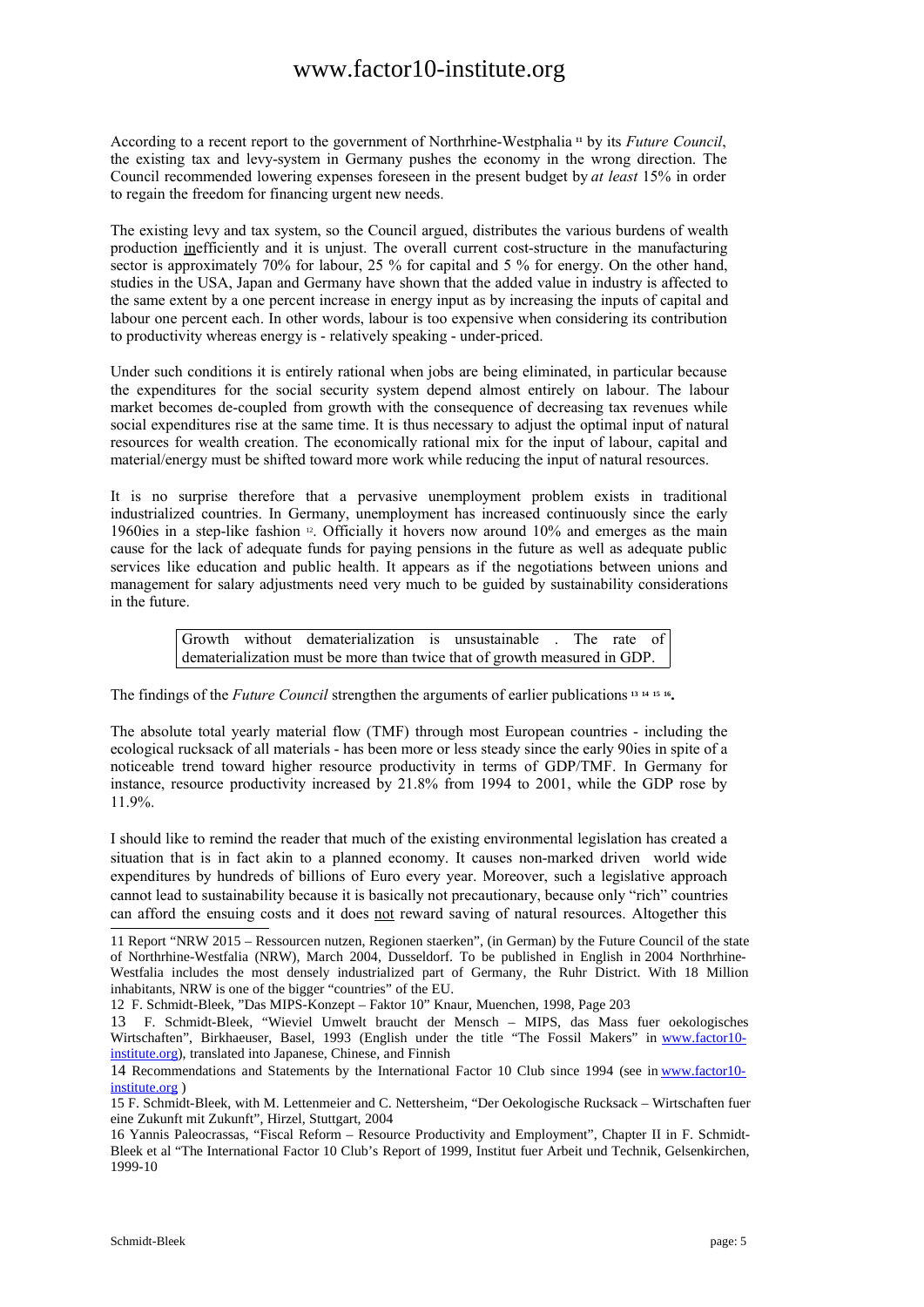approach may even increase overall resource use because it requires much investment in hardware, energy for running equipment and for re-cycling as well as for transporting wastes. It would seem worth analysing the resource flows put in motion by environment protection legislation since 1972 in the EU.

In 2001 President Bush has made it clear that the USA is not willing any longer to follow the path of ordering emission restrictions. He withdrew his country from the Kyoto Protocol. Unfortunately no positive action followed from the White House to improve the dismal ecological performance of the United States. Increasing the costs of resources before their use would put the cost of environmental protection squarely into the allocation mechanism of the market and it would reward superior ecological performance throughout the value added and consumption chain.

In some European countries "eco-taxes" have been imposed, for instance on gasoline in Germany. So far these taxes or levies are far too timid for either stabilizing the fiscal disarray or stopping the trend toward un-sustainability. The word "eco-tax" is often perceived by the public to hide its suspected real intent: Imposing additional taxes under the pretext of protecting the environment. I am quite certain that no German government will attempt again to impose resource taxes under the label "eco". When predicting this development in 1995, a very prominent green in Germany got very angry. It seemed as if the word "eco" in conjunction with "taxes" was vital for her selfrespect. Perhaps one should call a future tax-shift from labour to natural resources a *"job-creationtax".* The public could then observe the results itself.

When shifting taxation to natural resources, energy carriers, land–use, water, wood, copper, aluminium, silver, gold, sand, gravel and limestone could be among the attractive choices. Resource taxes can and should be imposed in socially responsible ways and should also consider the possibility of theft of high priced resources and the smuggling of expensive materials. Water, energy, and land-use being subject to routine consumption/use monitoring procedures already may be interesting initial choices for tax shifts. If exemptions from payment are necessary for protecting certain parts of the economy from short-term unacceptable economic consequences, exemptions should be strictly short-lived except those that were extended to individuals or families for reasons of social justice.

The present situation is a vicious circle: The governments' playing field on which to decide on precautionary expenditures and policies for the future is not only tilted, it becomes progressively smaller. And this situation will prevail until the government changes the relative price signals to the market for labour and natural resources.

Additionally, governments must lower subsidies noticeably, in particular those subsidies that encourage the consumption of natural resources. Since governments procure some 20% of final goods and services in most countries, giving strong preference to dematerialised goods and services would be a powerful signal to manufacturing and trade for offering dematerialised solutions.

Existing standards and norms need be reviewed, too, since hardly any of them were formulated with a view to the resource consumption they generate. This is particularly evident in the building sector, for traffic regulation and for food safety and packaging norms.

Only government can correct the currently unsustainable situation in a binding way. It could also smoothen transition by offering training to SME's  $\eta$  for designing dematerialised goods and services. Corrective legal action should be considered in the fiscal, R&D and educational system, in adjusting norms, standards and in other areas. As regards the increase of market prices for goods and services in exchange for lowering the cost of labour, governments may face protracted international negotiations for defending non-tariff barriers to trade.

<sup>17</sup> SME = small and medium sized enterprises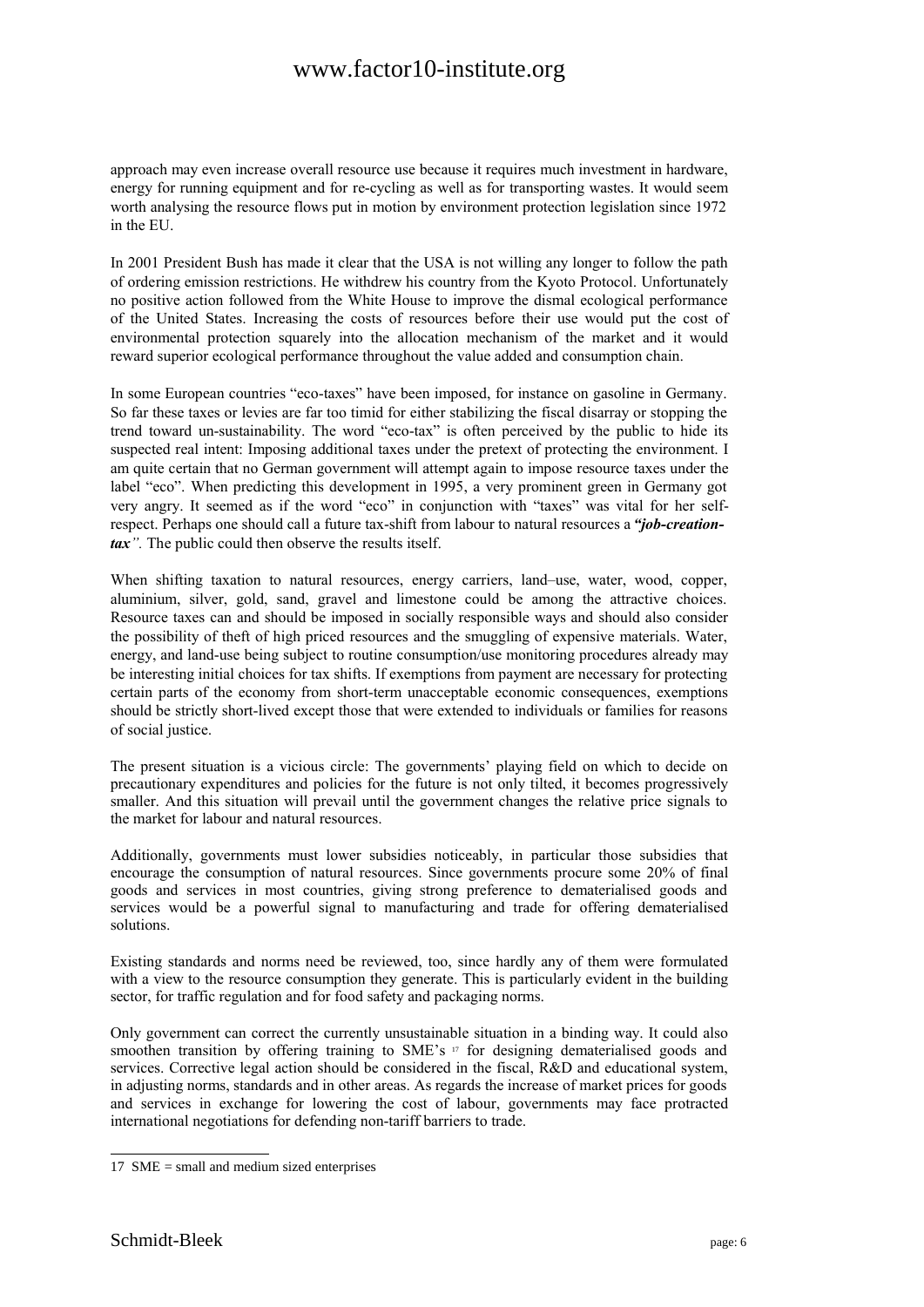However, such reforms should stabilize public finances, create new jobs in a far more sustainable environ, boost innovation, support long-term success on the world market, and enable government to harness market forces in support of a more rapid transition to an energy and resource efficient service economy.

A recent article illustrated the potential macro-economic gains in Germany under condition that *all currently profitable* dematerialization measures would be undertaken and further, that financial gains would not be negotiated away by increasing the income of labour in tune with traditional practices 18 . Wage increases during the period of dematerialization were assumed to be those expected without the deliberate increase of resource productivity. Among the most interesting results of the study were these: some 760 000 new jobs would be created, the GNP would rise by close to the 10 % and the government income would increase by ca. 20 billion Euro.

What is urgently needed now is a similarly exhaustive modeling effort to clarify the consequences of shifting the current overhead on labor/income to natural resources.

Based on such results one could conceive a *step-by-step* plan for approaching ecologically and economically sustainable conditions. *First*, such dematerialization efforts would be launched that are already profitable under existing economic boundary conditions. Governments could simultaneously begin to re-orient their procurement procedures, giving increasingly preference to dematerialized products and services. Subsidies deleterious to saving resources would begin to be withdrawn. *After some*  $2 - 3$  *years*, fiscal reforms would commence in a carefully planned manner, previously shared and discussed with the public. Features protecting the sick and the poor would demand special attention. *3 or 4 Years later,* all measures aiming at "Factor 10" would become fully operational, including the adjustment of norms, standards and practices and revoking special privileges of all kinds that provoke un-necessary resource and energy consumption. Among those to be eliminated could be the right to levy-free lifting of resources from nature, including minerals, sand, gravel, fish, and plants.

In my mind, all governments have – sooner or later - little choice but following the path of action outlined here for assuring a future with a future for generations to come. Experience tells us that necessary reforms, introduced in a timely manner, can save much money and yield advantages compared to those who did not act in time. I would expect this to be the case for the export of innovative and dematerialised goods, infrastructures and service systems.

### **Enterprises**

*The aim of eco-design is to provide "service-delivery-machines" that consume as little natural resources as possible from cradle to cradle while providing as many units of extractable value as possible for the longest possible period of time.*

Only few firms are seriously engaged in pursuing truly long term strategies at this time by giving appropriate weight to all sustainability dimensions before making decisions. Often such firms are global players.

In June 2001 a meeting was held in Tokyo, organized by NIKKEI, with the aim of convincing industry to take the lead in guiding the economy to a more sustainable future <sup>19</sup> . Representatives of global enterprises and opinion leaders agreed on a statement that reads in part*: "We, the participants, recognize that the present environmental destruction and resource depletion of the earth is undermining our economy and our future"…… "We agree on the need for fundamental*

18 Hartmut Fischer, Karl Lichtblau, Bernd Meyer and Janina Scheelhaase, "Wachstum und Beschaeftigungsimpulse rentabler Materialeinsparungen", Wirtschaftsdienst, Issue 4, April 2004. This study was financed by the Aachen Foundation Kathy Beys.

19 "The Tokyo Statement", see www.factro10-institute.org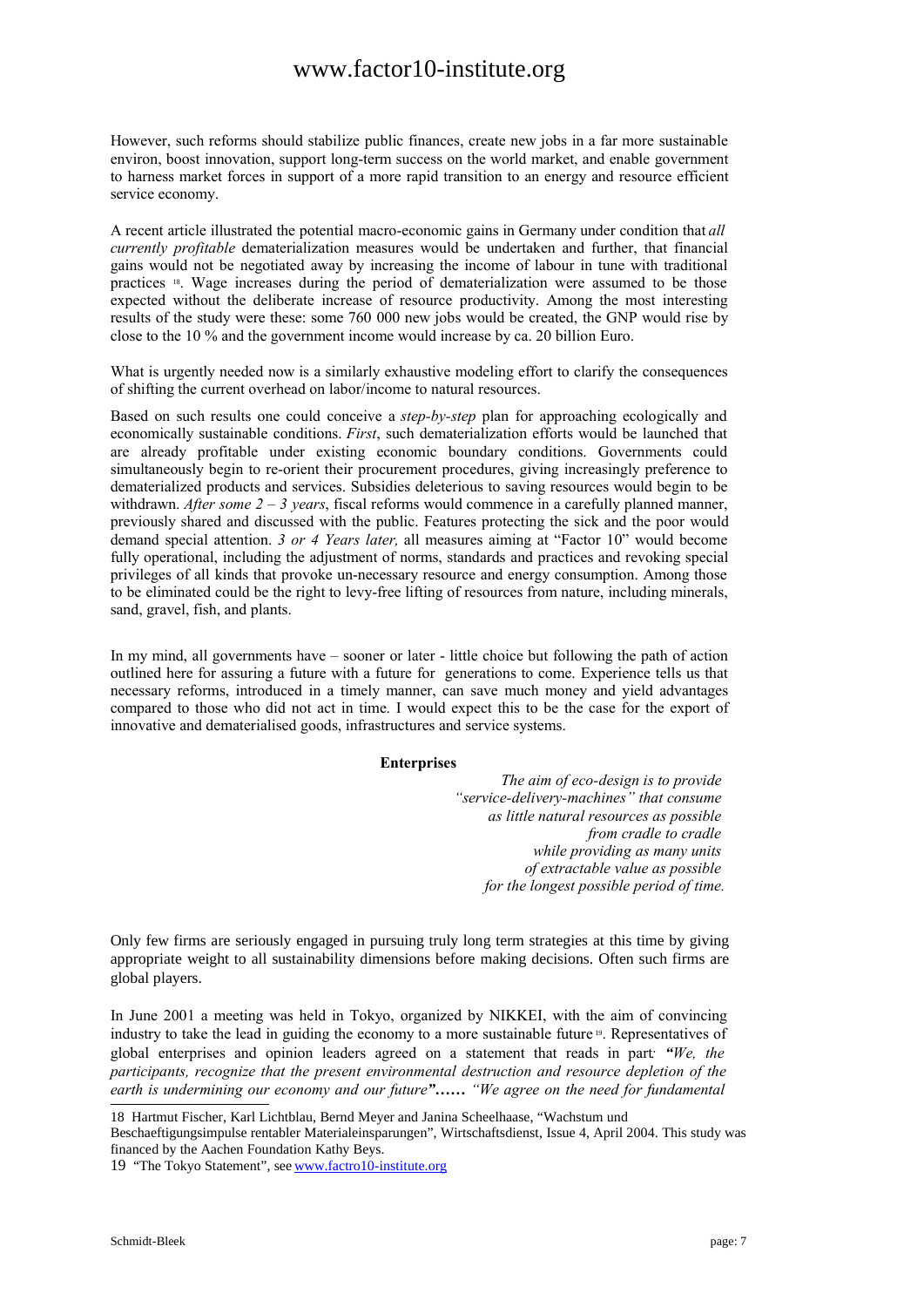*changes in our present economic systems, corporate activities, and lifestyles. Participating business and opinion leaders agree on the need for systemic change. This depends on corporations taking the leading role in changing the present trends, including the encouragement of governments to change the economic framework and incentive structures*." While the Japanese Government decided in 2001 to make Factor 10<sup>20</sup> part of the strategic national planning, no comparable move has come to my attention from other countries.

In 2001 the Factor 10 Institute together with The Natural Step organization from Sweden, the Zero Emission Forum of the United Nations University in Tokyo, The United Nations Environment Program in Paris, The Dutch Sustainable Technology Program, the Thai Environment Ministry, and subsequently the German "Green Manufacturers Association" (B.A.U.M., Hamburg with some 600 members), supported financially by the Aachener Foundation Kathy Beys, undertook an intensive effort to convince industry to shoulder the responsibility of convincing governments to begin restructuring the economy. This effort failed because of Lack of interest in industry. (see "Alliance for Global Eco-Structuring – AGES, Carnoules Appeal under www.factor10 institute.org).

> "In our mind, one decisive part of reaching sustainability can be described with "more value on the market for less natural resources" and "solutions" instead of products" "(Carnoules Appeal 2001).

The Sustainable Asset Management group in Zuerich (SAM) has analysed several hundred stockexchange-listed companies world-wide with respect to their respective CO<sup>2</sup> emission. Results were compared with their performance on the stock market. It was found that those with relatively low emissions out-performed others by a considerable margin. The instrument developed by SAM for this comparison has been named the *Dow Jones Sustainability Index-DJSI.* While the results obtained by SAM are an encouraging message because they tend to show an important commercial awareness for environmental problems, the factual basis of the SAM-analysis would seem too narrow to allow comparison as regards *sustainability* concerns in the private sector. It is no big surprise for instance that Swiss Re was found to be a top performer because Insurers, banks, as well as real estate agencies are not known to be big emitters of pollutants themselves. Their customers, however, may well be among important polluters and heavy consumers of resources. Since no harmonized criteria for selecting customers exist among insurance companies, banks, and real estate agencies, there is as yet no defensible basis to believe that DJSI can serve as a reliable yardstick for genuinely sustainable performance among enterprises. Nevertheless, SAM has made an important novel contribution toward approaching sustainability in that it has begun establishing a measurable connection between environmental protection and market performance.

Hundreds of practical examples from industry have been recorded in Europe, Japan and in the USA that demonstrate that dramatically dematerialised technology and service systems can technically be achieved without loss of end-use satisfaction. However, marketing of such solutions remains frequently unsatisfactory because the public has as yet little notion of the interconnection between the resource intensity of gadgets and environmental problems. For instance, one single internet bank transfer typically causes as much non-renewable resource consumption as the production of 4 aluminium beer cans. When considering "to overcome the digital divide", some caution would therefore seem in order. And German electric current is 6 times more resource intensive than Finnish electricity, which means for instance that while the use of one-way plates, forks and cups may be the ecological solution in Germany but not so in Finland <sup>21</sup> .

Today, very few people are systematically informed about the key importance of resource productivity and the concept of dematerialisation. Standard school texts regularly fail to treat

<sup>20</sup> The minimum dematerialization goal postulated by Schmidt-Bleek in 1992

<sup>21</sup> F. Schmidt-Bleek, with M. Lettenmeier and C. Nettersheim, "Der Oekologische Rucksack –

Wirtschaften fuer eine Zukunft mit Zukunft", Hirzel, Stuttgart, 2004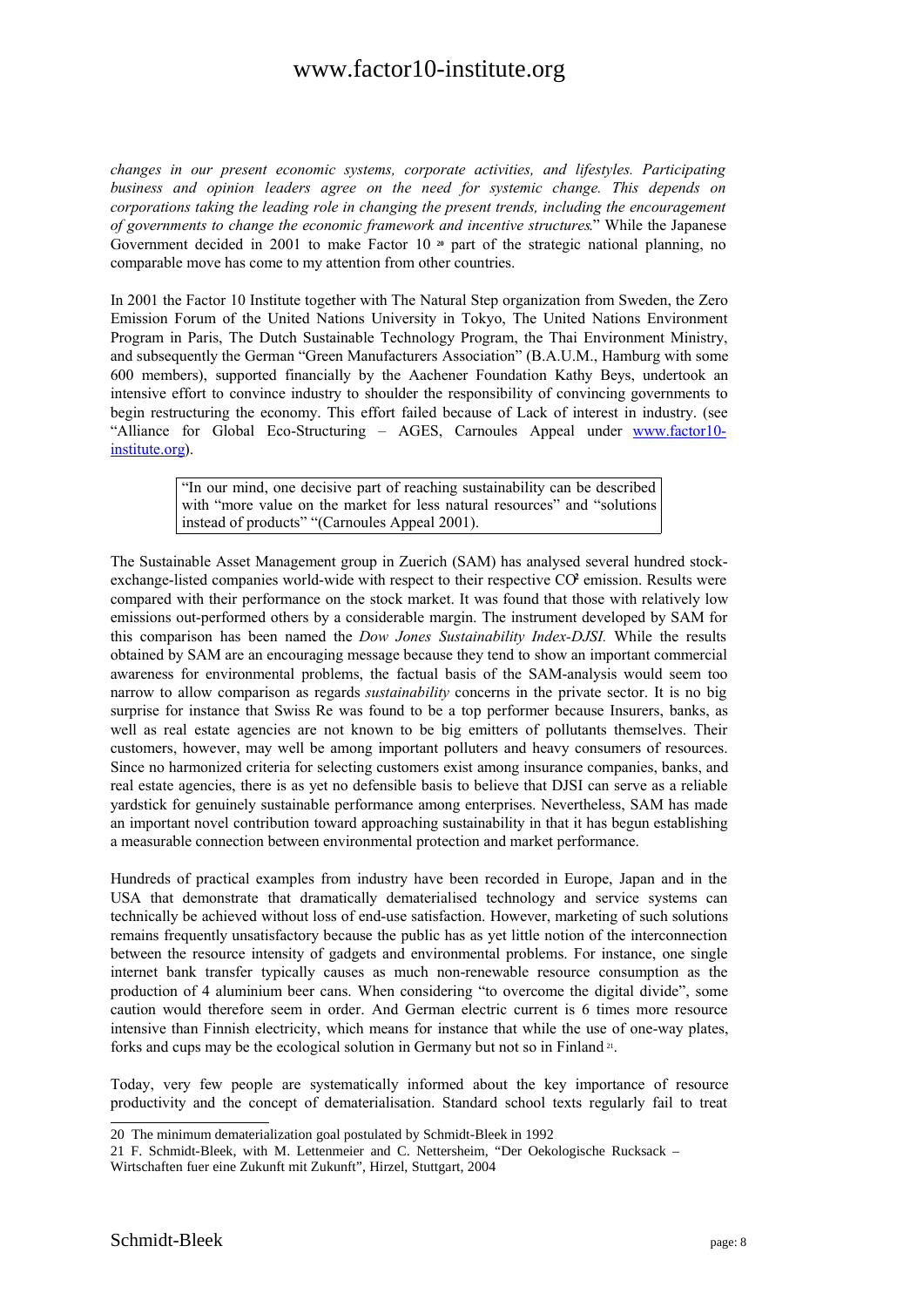resource productivity as an important economic performance parameter. And so far the mass media have not focused on this issue in depth, preferring to continue emphasising the effects of selected pollutants on the environment rather than the economic and political causes for the nonsustainability of our present wealth generation system.

Most people cling to ways of doing business "comme d'habitude", be that in manufacturing, trading or consuming. Changing habits is often inconvenient, time consuming, sometimes expensive and perceived to be risky. We in the west are, so the saying goes, still close to the bottom of the learning curve. Perhaps this is so because we like to learn by experience. Our Japanese friends are different in this respect. And yet, the apparently deep-seated conservative attitude of most actors on the market today hides the fact that change is an integral part of consumption: At least 6 major new technologies were not even available to the public at that time (e.g. fax, internet, mobile telephone).

One question remains puzzling: Why is it that enterprises operating under market-economic conditions rarely exhaust the potential to save resources – and thus money - during manufacturing and in the design of their products and services? I have given already one answer: today's cost pressure can best be relieved by throwing people out of work or by moving production to a lowwage country. This may well become an even more troublesome issue after the 10 candidate countries have joint the EU in May 2004.

Beyond this, however, book keeping in industry does not normally include reporting the flow of natural resources in weight units. And since prices of raw materials, goods and services almost never reflect their respective resource intensity (their "ecological rucksack" **<sup>22</sup>**)**,** manufacturers, traders and institutions rarely have real knowledge of the true resource consumption they generate. Most cannot therefore assess their saving potential for natural resources either.

Fairness demands mentioning that some companies, in particular global players such as Cannon and Panasonic have begun reporting yearly changes in social and economic matters as well as in resource flows under their control.

### **Communities**

"Agenda 21" has caught the imagination of thousands of communities around the world. It would be impossible to even begin to list all projects presently under way.

Here I will report only one such story. Haellefors is located in the middle of lakes and forests, some 300 km west of Stockholm in Sweden. One would think that only hunters may take some interest in this part of the world. But there is a rather well known and lovely spa close by called Loka Brunn. And there is a mayor who refused to give up hope when the traditional iron business came to a halt. Instead there is a large saw-dust pelleting operation now and a number of other future oriented businesses. The squirrelly major acquired the Swedish pavilion of the Seville World Exhibition and installed a cooking school for some 600 students from around the world at the edge of town where visitors can find a truly remarkable herbal garden. Every child in Haellefors is invited at the age of two to join cost-free learning/playing centres with music and art education. And a few years ago the city decided to establish a "Formens Hus", a large design centre based on the concept of MIPS/Factor 10. The building is under roof now and the interior is being completed by a well-known architect from Stockholm. The close-by university of Orebroe is about to establish a teaching program in the Formens Hus and a famous art school in New York will become a partner. Several Baltic universities will also cooperate with this institution. Regular teaching programs involving dematerialisation issue are in the planning stage (see www.hellefors.se).

<sup>22</sup> F. Schmidt-Bl;eek, "Das MIPS Konzept – Faktor 10", Muenchen, 1998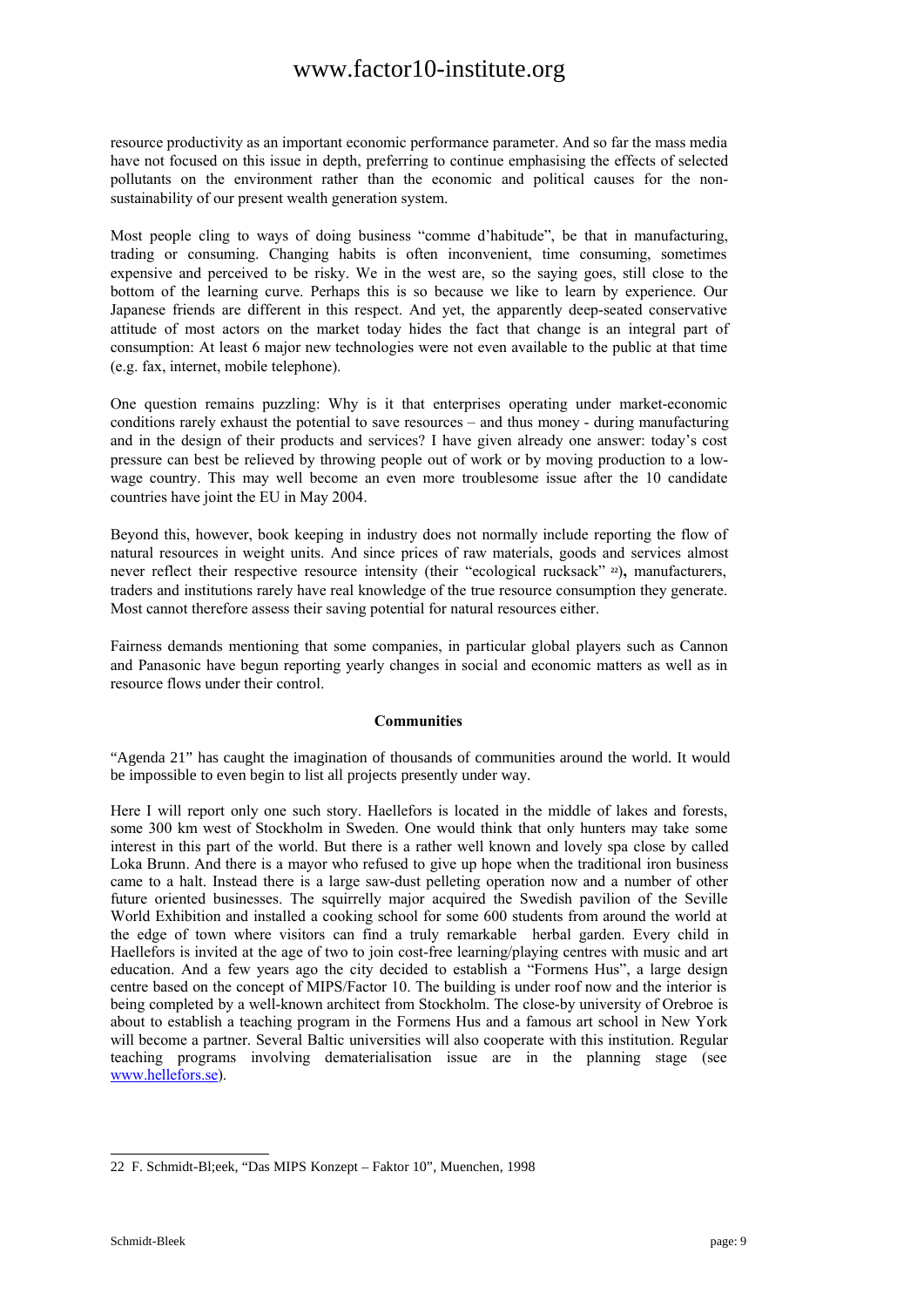#### **Resource Use**

#### **Production Sector**

I have already mentioned that the average resource intensity of western industrial products today is about 30 kg of natural resources input per kg product. I have also pointed out that for ICT the figure are typically 10 to 20 times higher. These results are obtained when counting the resource input from "cradle to finished product" and refer to *non-renewable* natural resources only. The overall consumption of *water* tends to be in the hundreds of kg/kg product.

Since no services are rendered anymore in modern society without the support of a multitude of interlinked products and infrastructures, the resource consumption of services can be very high also. Withdrawing cash from an automatic bank teller for instance, while saving labour, is an altogether resource intensive affair. It is a typical case of replacing labour by natural resource investment for the sake of profit maximization under economic boundary conditions of a bygone era.

A number of training methods have been worked out for industry, in particular for SME's, small and medium enterprises, to reduce resource consumption **<sup>23</sup>** . Help is also available in this respect from such institutions as the Efficiency Agency and the Energy Agency of Northrhine-Westfalia, the Wuppertal Institute in Germany, the University of Graz in Austria and the International Factor 10 Innovation Network (see www.factor10-institute.org). A new publication of the Wuppertal Institute details the calculation of the resource intensity of goods and services **<sup>24</sup>** . Information on rucksack factors for raw materials are available from www.aachen-foundation.de.

When computing the overall resource intensity of products one regularly observes that it is their design and their specific resource consumption during use that far outweigh the resource inputs during manufacturing. This contrasts considerably with much existing environmental regulation that continues to focus on the performance of manufacturers. It also puts into question the enormous efforts made and costs incurred when reducing industrial emissions excessively and increasing re-cycling rates by regulation (e.g. the "green point") rather than rendering wastes of all sort valuable materials by adjusting the price structure of labour and natural resources in line with the proposals of this paper.

#### **Population and Consumption**

There are at least three major reasons why the consumption of natural resources is still rising steeply on our planet, moving us further and further away from sustainable conditions.

*First*, the global population is still increasing. Best estimates indicate that 30 to 40 % more people will be alive and live longer by the end of the present century than at its beginning.

*Second,* the economically emerging countries are still far less resource intensive on a *per capita* basis than the average OECD country (factor 5 to 30 less). Simultaneously many show very high economic growth rates. Western life style, beamed into most households world-wide by relentless advertisement on TV, is the desired future of a large majority of people, particularly in very poor countries. Anybody who has observed the change in density of mopeds during the last few years in countries like Vietnam or Indonesia can testify to a fast materialization of life style along the western examples.

<sup>23</sup> See, for instance publications by the Austrian Chamber of Commerce (Wirtschaftskammer/WIFI) No 270 and 303.

<sup>24</sup> M. Ritthof et. al., "Calculating MIPS – Resource productivity of products and services", Wuppertal Special N0. 27.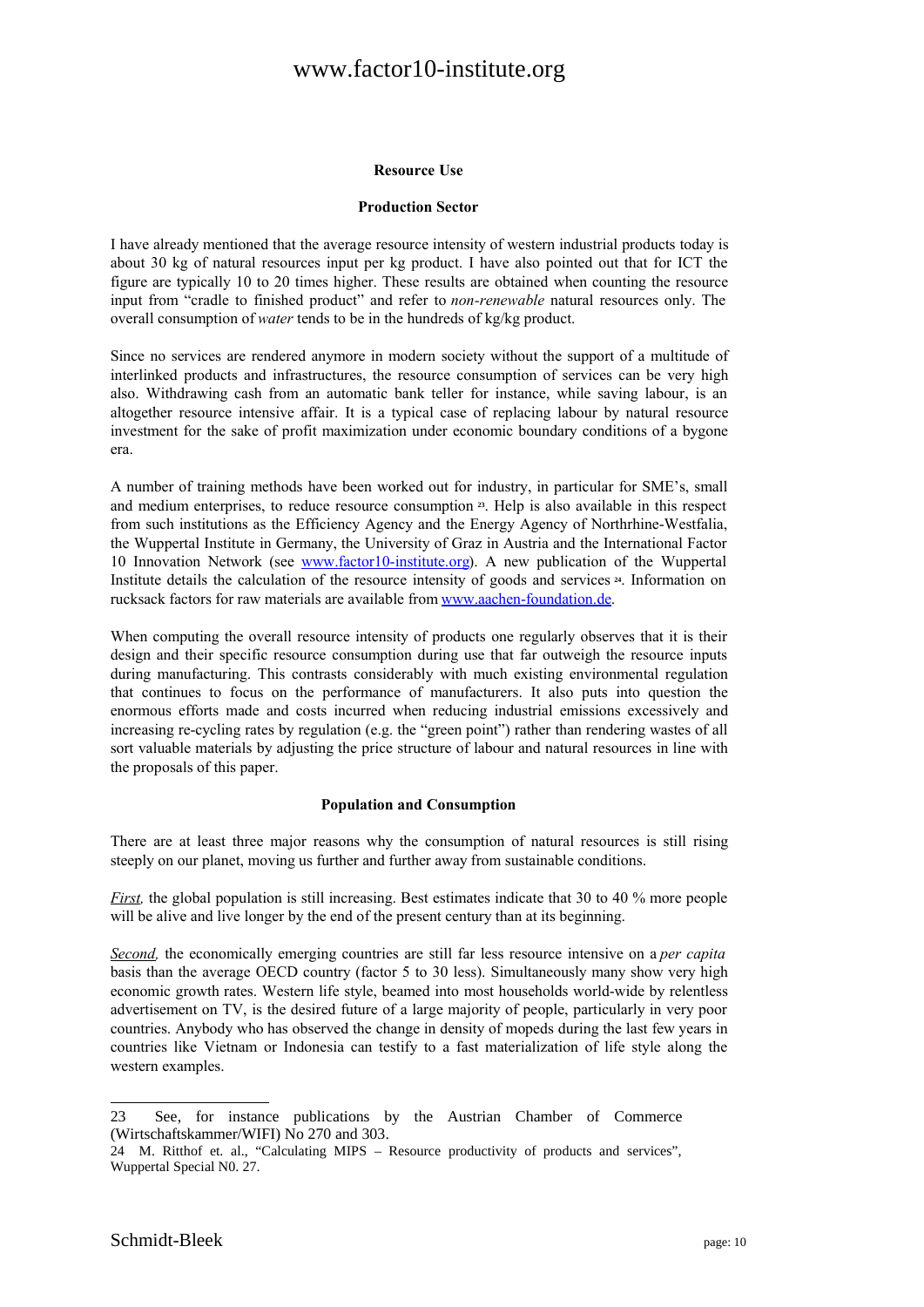*Thirdly,* the trend toward living as "singles" in traditionally industrialized countries is pervasive. In cities like Cologne or Stockholm, households of "singles" are said to have reached more than 50 % of the population. Estimates indicate that the resource consumption of singles in Europe exceed that of freshly born children in African countries typically by a factor of 50 to 100.

It is considerations such as these, together with the need to dematerialise the global economy by at least a factor 2 even at present overall resource consumption that has lead me to postulate the "Factor 10" as a minimum requirement for approaching ecological sustainability in 1992 **<sup>25</sup>** .

### **SevenStrategic Goals For Reaching Sustainability**

I consider the following 8 goals of strategic importance for reaching sustainability:

- Defending and respecting the needs and dignity of *all* people
- Increasing the well-being of *all* human beings
- Assuring justice and free speech for all
- Rewarding self-responsibility and entrepreneurship
- Treating nature and all its life with respect
- Maximizing resource productivity (land, material, energy) in wealth creation
- Avoiding all wastes, not only over-use of nature
- Minimizing the handling and emission of dangerous substances

### **Competences For Tomorrow**

The following key-competences should be taught as early as possible to children in all countries so that they can effectively contribute toward approaching sustainability:

#### **Social Competence**

The capacity to respect the dignity and needs of all live on earth

### **Competence to learn**

The ability to perform independent studies and evaluate results by one-self

### **Systems competence**

The capacity to discern and take into consideration interdependencies, time sequences and limitations when creating new options

#### **Innovation competence**

The ability to convert experience and knowledge into novel solutions

#### **Communication competence**

The ability to present and communicate even complex issues in generally understandable terms – even in a foreign language

The ability to participate actively in constructive dialogues

### **Economic competence**

The ability to increase wealth through market forces, respecting ecological, economic and social needs

#### **Decision competence**

The ability to give fair consideration to ecological, social, cultural and economic consequence before reaching a decision

#### **Productivity competence**

The ability to meet needs and develop capacities with the least possible waste and the ability to generate utility in the most cost effective fashion with the least amount of natural resources, capital and labour

<sup>25</sup> F. Schmidt-Bleek.: "Eco-Restructuring The Economies Of The Former COMECON Countries", Fresenius Environm. Bull.1, 1992 and many subsequent oublications and books.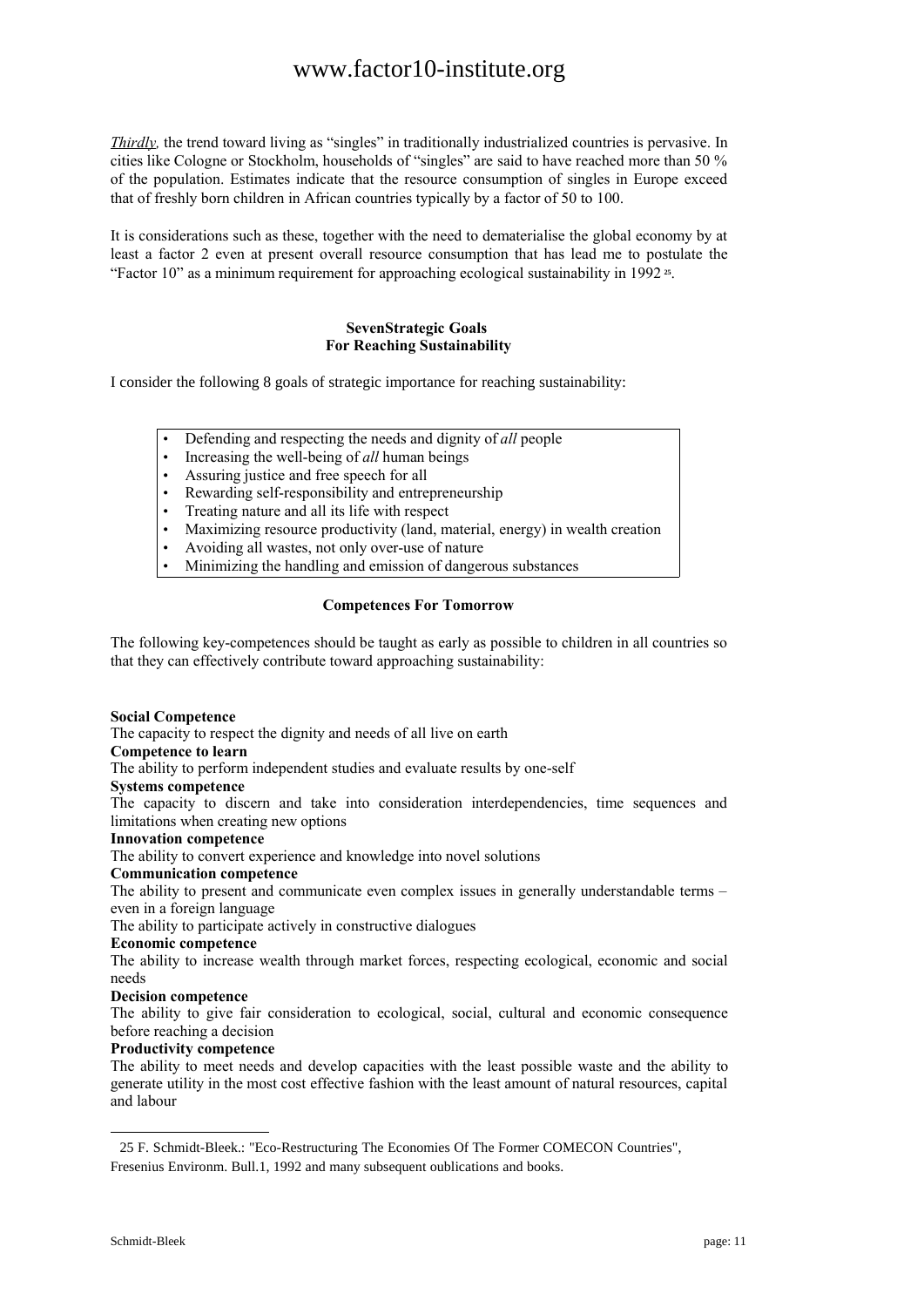#### **Summarizing the Need for New Policies**

As we have noted, there are several reasons why a dramatic dematerialization of western economies is unavoidable:

- The *root cause* for the growing *ecological crisis* is the massive and frequently indiscriminate use of natural resources, including energy carriers, land and water <sup>26</sup>. At the present time, worldwide use of natural resources increases dramatically.
- On the average, more than 30 tons of non-renewable natural resources are invested today for every ton of goods, with increasing tendency. The intensity of water use is about ten times higher. In order to approach ecological sustainability, the resource productivity has to be increased by at least a Factor 10, compared to today. This would even apply if sufficient natural resources would be available on planet earth because the present consumption of natural resources causes already catastrophic ecological consequences  $\mathbb{F}$ .
- More than two planets earth would need be available for providing the natural resources necessary to allow globalisation of the present western life style.
- Current environmental policies cannot lead to sustainability because they essentially address the output-side of the economy, they do not adequately focus on lowering resource consumption (in fact, they often spawn additional resource investments), they are basically non-precautionary and they cause enormous non-market-driven costs that most countries cannot afford.
- At this time in history, a number of reasons call for serious re-orientation of the current economic framework in western countries. Among these reasons are:
- The current public budget situation in leading countries is unsustainable with respect to meeting known future social and economic needs <sup>28</sup>.
- The present taxation system is altogether economically wrong and unfair  $\gg$ . Whereas labour costs are relatively high on account of considerable overheads, prices of natural resources are kept low by not being taxed in tune with their contribution to the economic output, by perverse subsidies, by traditional cost-free extraction- and use rights and other politically motivated priorities <sup>30</sup>. As a consequence, the market causes a massive misallocation of natural resources.

It is evident that only *profound* and *systemic* policy changes will secure the future and open the road to sustainability. It is no longer possible to continue introducing partial solutions to individual problems when they

<sup>26</sup> Schmidt-Bleek and Coworkers,: The unfolding of the Factor 10- and MIPS- story*(in English)* at the Wuppertal Institute, Special Issue of the Fresenius Environmental Bulletin, Birkhaeuser, August 1993.

<sup>27</sup> F. Schmidt-Bleek, "Wieviel Umwelt braucht der Mensch – MIPS, das Mass fuer oekologisches Wirtschaften", Birkhaeuser, 1993. A Chinese translations is on the market. The Finnish version is in its second, and the Japanese version is in its  $4<sup>th</sup>$  edition. An English translation is available on this Web Site under the title "The Fossil Makers".

<sup>28</sup> See, for instance, Report (in German) by the Future Council of the state of Northrhine-Westfalia, March 2004, Dusseldorf. To be published in English in 2004

<sup>29</sup> Report of the Future Council of the German stateof Northrhine Westfalia, March 2004

<sup>30</sup> F. Schmidt-Bleek, "Das MIPS-Konzept – Faktor 10" Droemer, Munich 1998, and Franz Lehner and F. Schmidt-Bleek, "Die Wachstumsmaschine – Der oekonomische Charm der Oekologie", Droemer, Munich 2000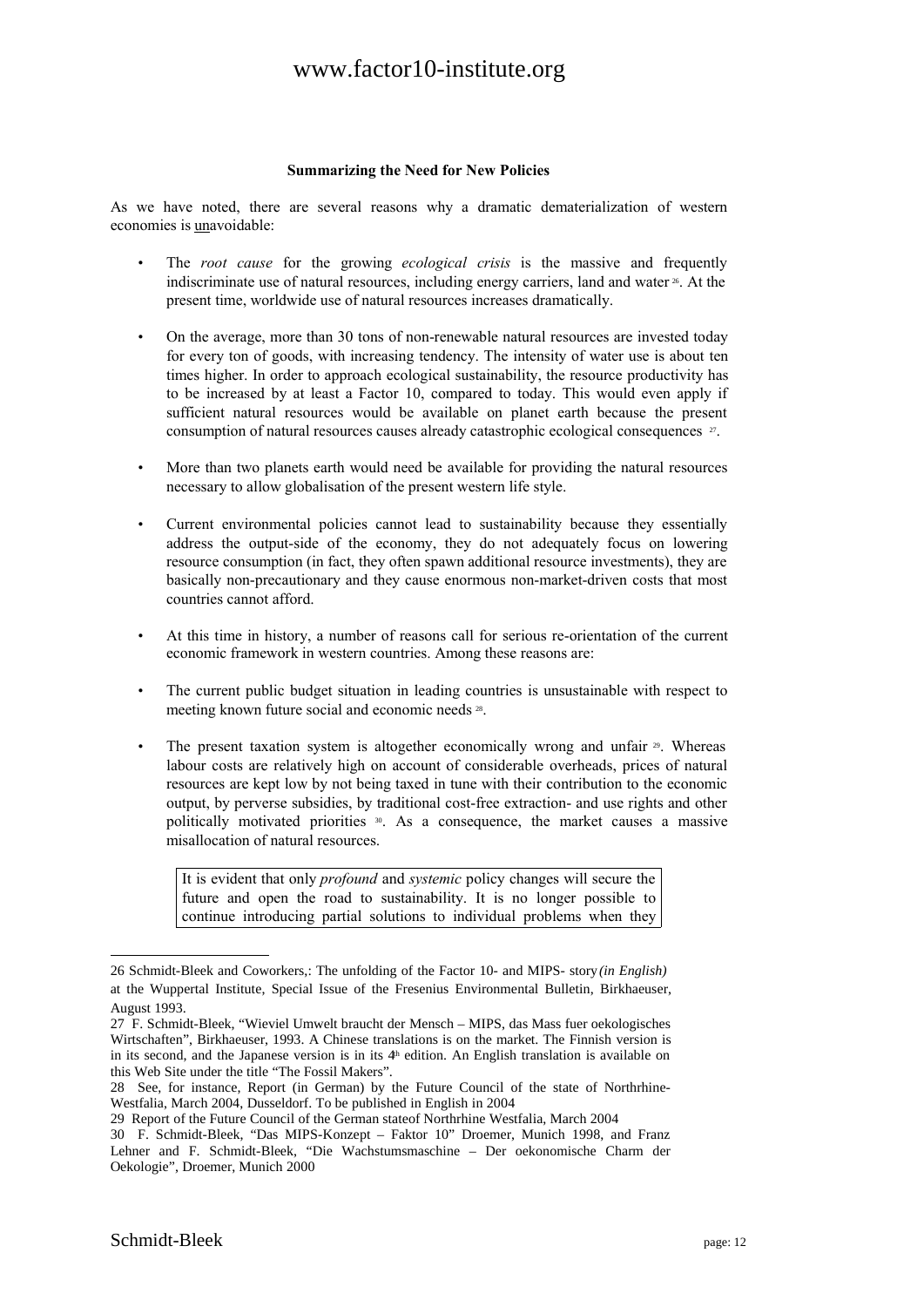arise. Sustainable solutions require the simultaneous and even-handed consideration of economic, social and ecological consequences of every impending decision.

*Failure* to drastically dematerialize the economy in leading countries would yield dramatic consequences:

- Neither economic, social or ecological sustainability could be reached;
- In the long run, economic growth would no longer be possible;
- Unemployment would persist on a high level in industrialized countries;
- The unstable budgetary situation in industrialized countries and its unwanted social and economic consequences would continue;
- The export power would diminish over time;
- The destruction of life supporting environmental services would continue;
- Current non-market based and costly environmental policies would persist and cause an ever increasing financial burden on society in technical and administrative terms;
- Costly repair of environmental damages would increase;

While the basic concept of Factor 10 seems straight-forward and the advantages of its implementation appear to be plentiful and self evident, potential economic "side-effects" have not as yet been sufficiently elaborated, including the identity of potential winners and losers<sup>31</sup>.

Moreover, it is far from obvious how to incorporate the concept of dramatic dematerialization into the political and economic reality of today. The possibilities of unilateral national moves are limited because all national economies operate today in a complex network of international interests and contractual obligations. The necessary changes would obviously require courageous and farsighted political leadership.

Democratic process demands that voters - most of them recipients of subsidies and enjoying special privileges of one sort or another within the present system - would agree to a new set of parameters, accepting shifting focuses and priorities, be ready to abandon and change the safety of successful decision making procedures of yesteryear, and having to establish a new network of business partners. Perhaps the most serious barrier to change would be the ensuing initial uncertainty about how to establish proper budgets, how to make profits and what to consume.

In earlier times natural catastrophes and wars lost and wars won left little choice but to take such risks. Fortunately, times have changed in some parts of the world. In the future we will have to learn how to adjust to paradigmatically new realities on the basis of reason and dialogue. Are we ready for that? Do we have the right leaders for that in industry and politics?

Japan has already incorporated the concept of dematerialization (Factor 8 to 10) into the framework of its strategic economic planning.

### **Outlook**

Neither social nor economic nor environmental pressures are as yet sufficient to force political leaders – and the vast majority of business leaders as well - to take the risk of replacing*"business as usual"* by changing their priorities in the direction of preserving our planet earth as a secure place to live for generations to come.

Current concern with international terrorism and globalisation deflect the debate. Wars for securing resources and power (e.g. the Falkland "Conflict" and the US "counter terror" invasion of Iraq and of Russia in the Caucasus region) are far more costly than setting the development of resource-saving developments in motion. The material input into the 2003 war in Iraq alone would

<sup>31</sup> The Aachen Foundation finances at present a large modeling effort at Osnabrueck University to elucidate such "side- effects".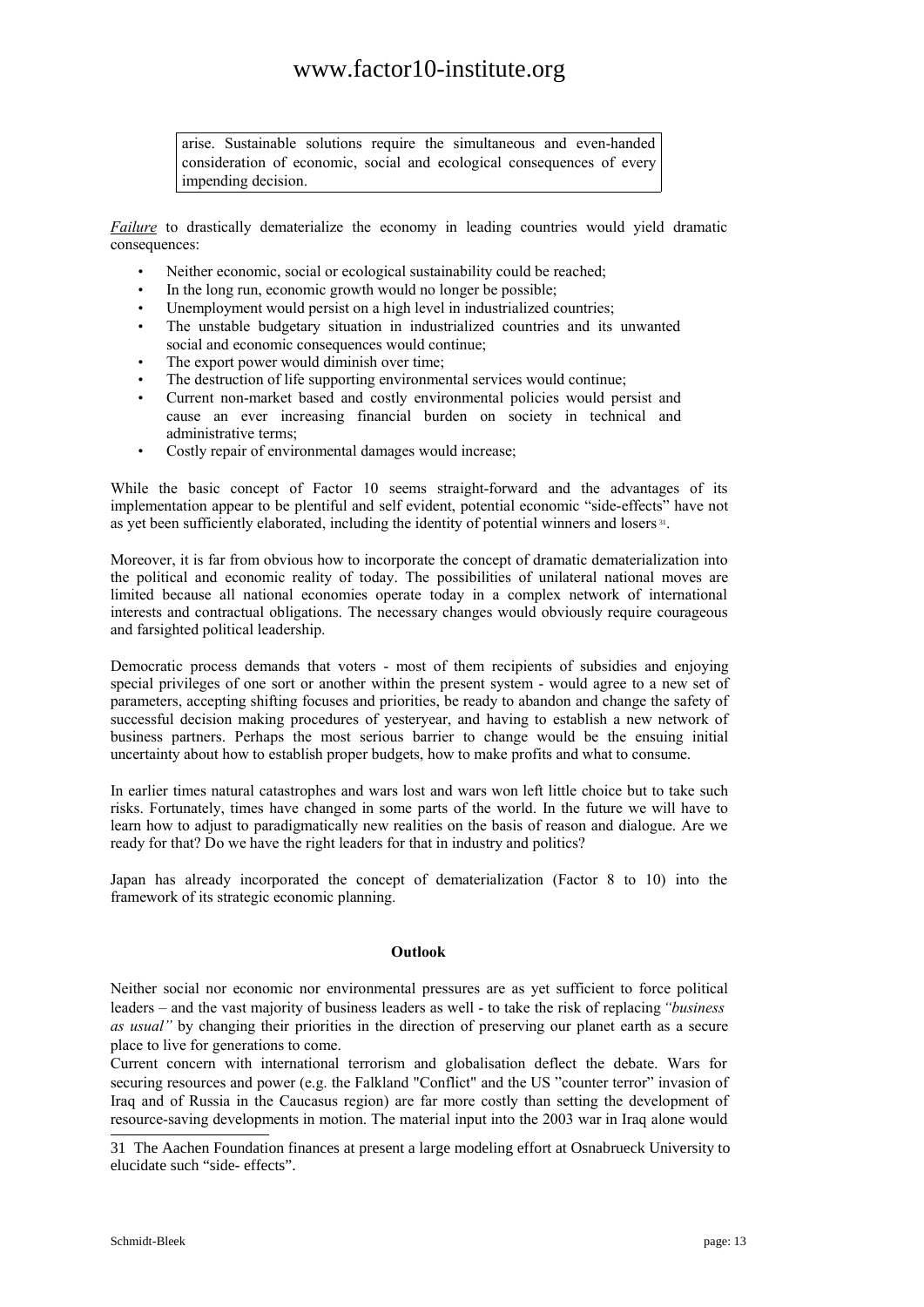have sufficed to build housing for 1 billion people. If as much money would be spent today on generating economically sensible sustainability options and feeding the hungry as is being spent for arms and on exploring the chances for men to live on another planet, we would not need worrying too much about losing the viability of the only planet we will ever have.

And yet there is hope. When I compare the number of people who participate today constructively in the debate on sustainability with the few in the early 90ies and when I compare the level of care in enterprises then and now, I feel encouraged. I wish that scientists would concentrate more on systemic solutions for our dilemmas and use their influence for convincing politicians to act more for the benefit of future generations. This applies particularly to my colleagues trained in economic matters and who have the privilege to advise governments, politicians and international organisations.

### **MEASURING SUSTAINABILITY**

*What cannot be measured, cannot be managed*

OECD, 1998

At the beginning of this article I noted that it has become international consensus that sustainable solutions require the simultaneous and even-handed consideration of ecological, social as well as economic expectations and needs. In other words, unless a suitable mix of inter-connectible indicators is applied to guide policies in accordance with the above-mentioned strategic goals, approaching sustainability will continue to be a rather elusive undertaking. And in view of the fact that all human commerce depends and happens on a single common planet, such sets of indices should be internationally acknowledged and – to the extent possible – they should be internationally harmonised.

Here follow my suggestions for the properties of useful indicators:

#### **General Requirements for Indicators**

- They should be few in numbers to be useful in decision making
- They should be compatible with striving for a sustainable economy
- They should reflect *key targets* for social, ecological and economic development
- They should apply to the needs of all people and be valid for all products and services
- They must be measurable or calculable
- They should be based on «cradle to the grave» (life-cycle-wide) analyses
- Their application should be cost-effective and yield reproducible, timely and directionally safe answers
- They should be applicable to all levels: locally, regionally and globally

#### **Indicators For Preserving The Services of the Environment**

The enormous dislodging and use of natural resources, comprising natural materials and land, has been widely accepted as a *root cause* for human-induced *environmental changes* 32 . The material

<sup>32</sup> The use of energy as such is environmentally of little consequence. It is the overall material intensity of the energy at the point of use - and the material consequences of its use - that count most.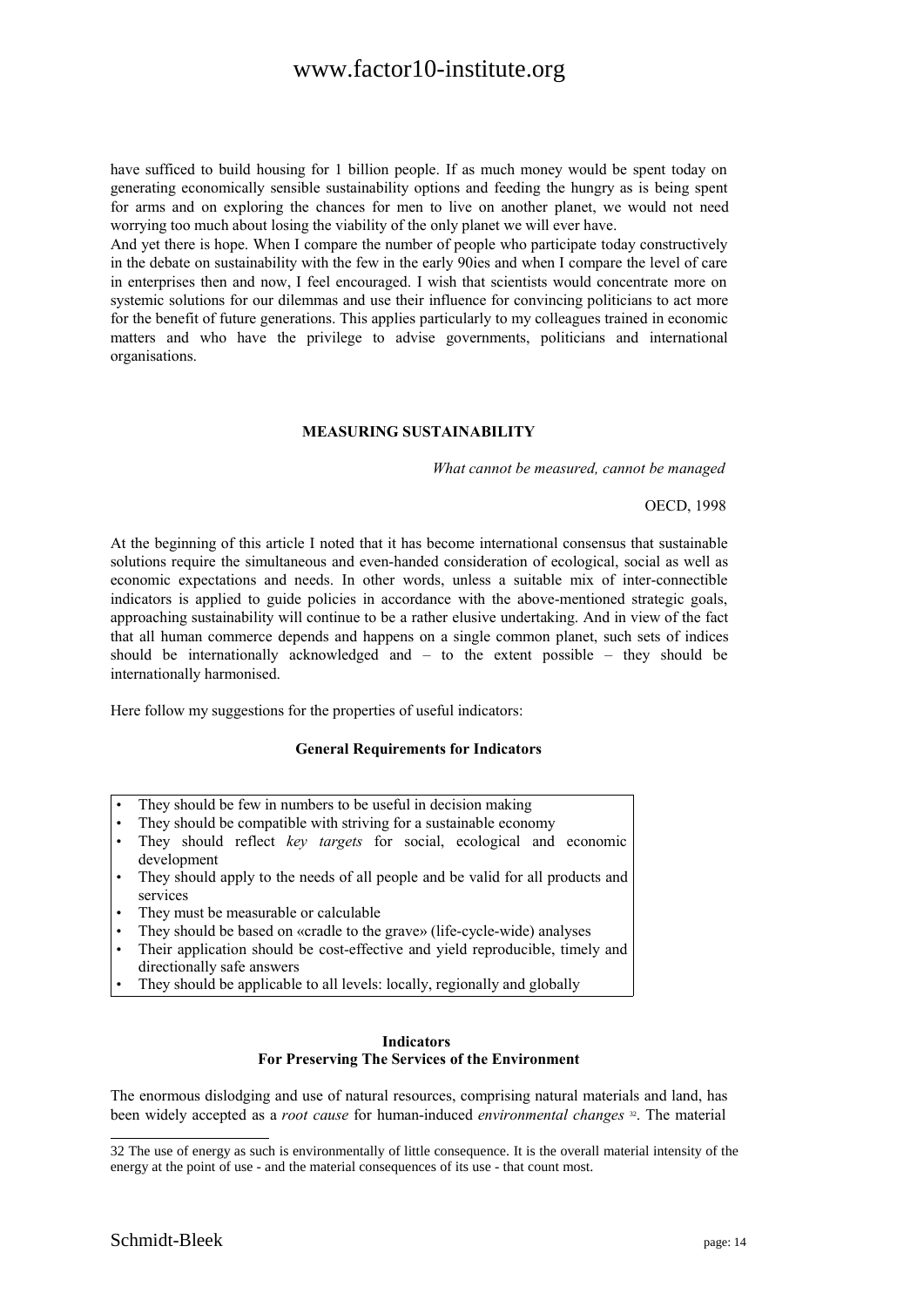input per unit extractable value or service, MIPS, and the land-use per unit extractable value or service, FIPS, are consequently used as basic indicators for a first life-cycle-wide evaluation of the ecological impact potential of goods and services. On the macro level, the indicator TMF the total yearly material flow, has already been introduced into the German and European statistics **<sup>33</sup>** .

Raw materials are assigned a "rucksack factor" (or MI-factor) that is the total amount of natural material displaced in kg to produce one kg of raw material. "Rucksack factors" are intensity factors and could be looked upon as a new kind of material property that should be taken into account when designing and constructing goods. Typical "rucksack factors" in terms of non-renewable natural material are: Bamboo 1.01, Plastics 3-8, iron 7, steel 8 - 20, aluminium 85, copper 500, and gold 500 000. Many can be found in the internet under **www.wupperinst.org/projekte/mipsonline**.

The Aachen Foundation Kathy Beys has agreed in November 2003 to collect all available MIfactors in the future and put them on its web site. With MI-factors, the composite rucksacks of complex products can be computed, so long as the compositions of the product - as well as the quantities of wastes during its production - are known. Having the rucksacks of goods in hand, the rucksacks of services generated with these goods can also be calculated.

Virtually all prices quoted for goods on the market are *"prices at the point of sale"*. Such prices rarely allow end-users to asses the real value of goods since the overall costs per unit extractable value (such as for driving a car for 1 km or for cleaning 5 kg of cloth with a washing machine) cannot be deduced. I have therefore suggested to replace the present pricing system with COPS, the *Cost Per unit Service* **<sup>34</sup>** . The price of services such as using a taxi or obtaining a haircut are traditionally given in COPS. For me it is difficult to imagine a functioning service economy without stating the prices for goods *and* services in terms of COPS.

Other indicators for the protection of the ecosphere are included in the attached table.

### **Indicators For Social Cohesion**

During the deliberations of the above-mentioned *"Future Council NRW",* some social goals were identified. They include the availability of all-day *"family centres"* where sick and working parents would find help, including the care for children starting with 3 years of age. Basic skills in reading and handling numbers would be taught as well as the foundation of at least one foreign language (including German for kids with a migration background). A related target is increasing the birth rate of women from 1.3 to 1.9 in Germany. In order to improve the*"life-time economy"* of young people, high school should be finished at 17 and university education by the age of 23 (present figures are considerably higher, particularly in Germany). The performance of Social services would be shifted on a voluntary basis to those who have left active employment.

Other indicators for social cohesion are included in the attached table.

#### **Indicators For A Stable Economy**

Most economic experts, politicians and the public media seem to be content to continue using GDP (or GNP) as an all-embracing *measure for economic growth* and they frequently seem to imply that GDP also is indicative of the welfare of people. However, this index cannot possibly measure the quality of life of people since it does not give information on average income, social justice

<sup>33</sup> F. Schmidt-Bleek introduced these measures in 1992 and has since published many books and papers on their use and computation. Among his former co-workers at the Wuppertal Institut, Stefan Bringezu, Fritz Hinterberger, Christa Liedtke, Joachim Spangenberg and Hartmut Stiller (and and their co-workers) have published many treaties in this area since 1993.

<sup>34</sup> F. Schmidt-Bleek, "Wieviel Umwelt braucht der Mensch – MIPS, das Mass fuer oekologisches Wirtschaften", Birkhaeuser, Basel, 1993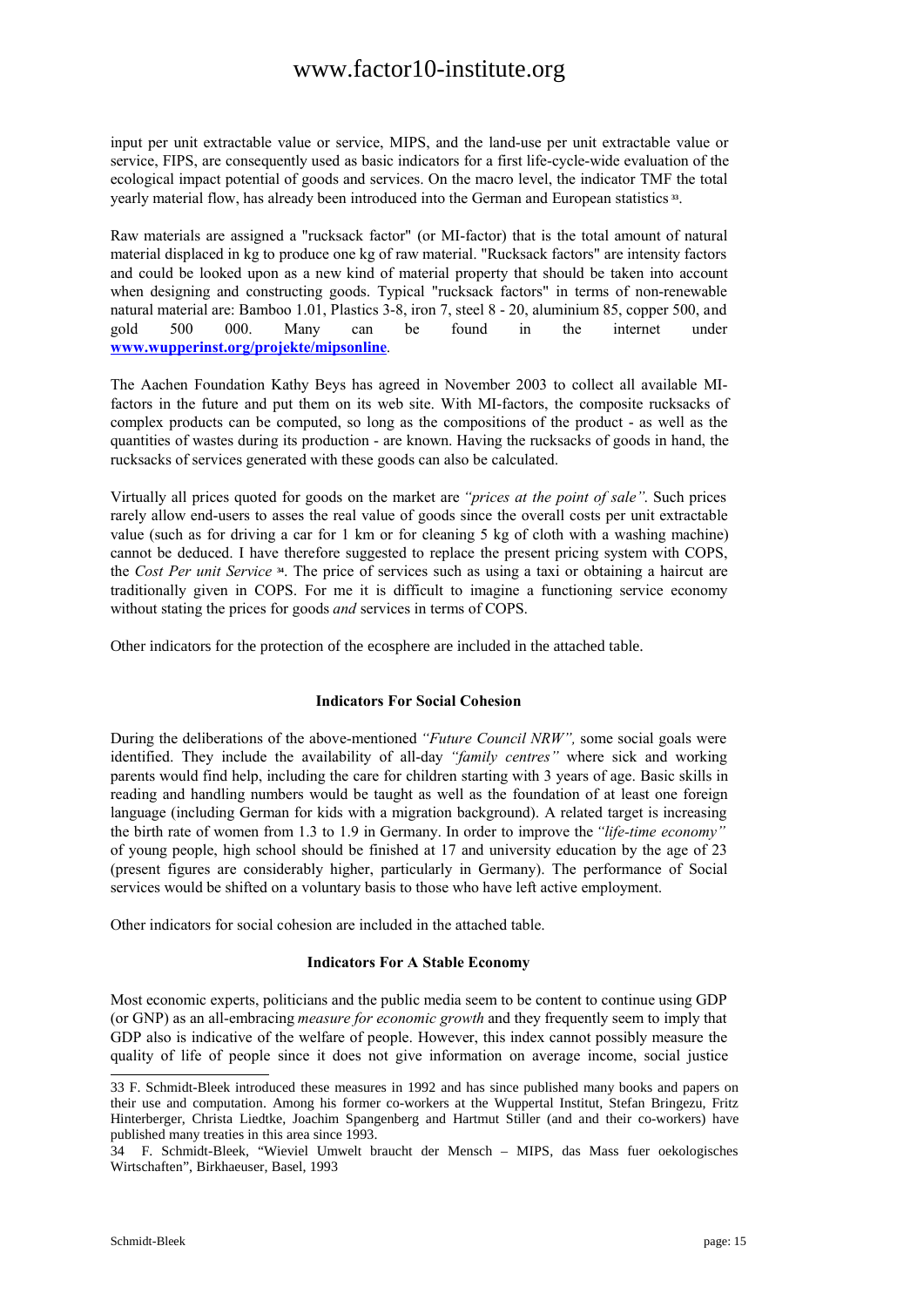conditions, the breakdown of environmental services, cultural achievements, institutional appropriateness, democratic conditions and other factors contributing to human well being and survival on this planet,.

In my view, the continued failure to seriously consider factors other than increasing money flows and optimising average financial gains is at the heart of the non-sustainability of present human activities. GNP and GDP are measures that are open-ended, that is, no limits of (the presently resource-intensive) growth are considered. From a scientific point of view this is not a justifiable assumption because the planet earth is a limited system and the only natural resource base we have. This is why the MIPS/Factor 10 concept demands replacing current resource use largely by innovation *("Replace the use of mass and space with brain").*

However, since satisfying most human needs requires at least *some* resource input (material, energy, space), dematerialisation is essentially a mechanism for gaining time in finding truly sustainable conditions for human survival. Increasing world population and growing individual resource consumption shorten the time available for necessary change.

There have been noticeable efforts to expand GDP to include social and ecological requirements<sup>35</sup>. However, it seems to me that the interdependences and interactions of various non-linear complex systems cannot adequately be captured by a single indicator. Instead, small sets of "*key (or headline) indicators"* should be agreed to for the three dimensions of sustainability, together with a set of coherent "*interlinkage indicators"*.

The following table contains such sets without claim to completeness or best choices.

<sup>35</sup> Wouter van Dieren, Ed., "Taking Nature into Account", Copernicus, 1995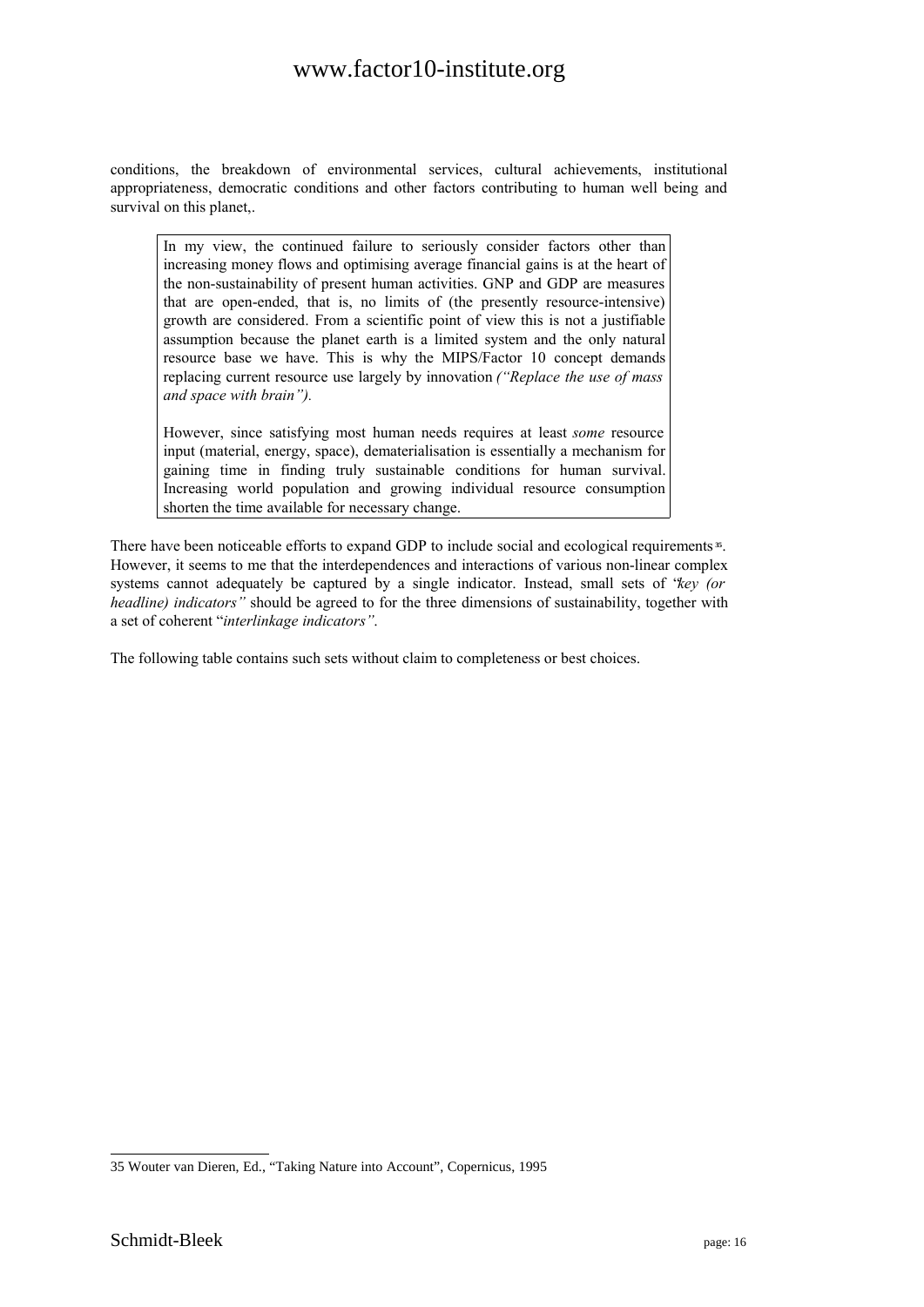### **Possible Headline and Interlinkage Indicators For Approaching Sustainability <sup>36</sup>**

### **Headline Indicators**

#### Economy

The economic dimension refers to the system of production and consumption (including finance) and refers to the market based and to the unpaid economy.

| <i>Objective</i>                                | <i>Indicator(s)</i>                           |
|-------------------------------------------------|-----------------------------------------------|
| sufficient supply and goods and services        | $GDP/c$ apita <sup>37</sup>                   |
| efficient wealth creation                       | total factor productivity                     |
| economic system's evolution and competitiveness | net investment, R&D expenditures, accumulated |
|                                                 | public and private debt                       |

#### Social System

The social or human dimension refers to the development and well-being of individuals.

| Objective                        | <i>Indicator(s)</i>                            |
|----------------------------------|------------------------------------------------|
| social cohesion, social security | UNDP Human Poverty Index HPI 2                 |
| access to education              | Education expenditure per capita <sup>38</sup> |
| identity, self-realisation       | unemployment rate 39                           |
| security                         | crime rate, corruption rate                    |

### **Ecosphere**

The environmental dimension refers to the bio-geosphere of the planet earth.

| <i>Objective</i>                             | Indication(s)                                             |
|----------------------------------------------|-----------------------------------------------------------|
| protect eco-systems' functions and evolution | percentage of protected reserves                          |
| enhance (genetic, species, and ecosystems)   | average size of protected reserves (research on           |
| biodiversity                                 | interconnections needed)                                  |
| reduce anthropogenic resource throughput and | TMC per capita including "ecological"                     |
| degradation of land and sea                  | rucksacks" <sup>40</sup> , land use intensity per capita, |
|                                              | energy use per capita (research needed for the            |
|                                              | land use part)                                            |

**36** This listing is derived from a statement made during a meeting of 16 European experts in sustainability research. The meeting took place at the Factor 10 Institute in Carnoules, France, from 1-4 May, 2003, in the course of the preparation process for a research proposal on "Governance for Sustainable Development (GoSD)" for the 6<sup>th</sup> Framework Programme of the European Commission (see **WWW.seri.at**). The objectives and indicators listed in this statement reflect a *European* perspective on sustainable development. The Statement represents the state of the art in integrated sustainability indicator development; as the state of the art is necessarily incomplete and work in progress, the definition of some of the indicators may be improved in the future debate, while for other objectives indicators have not yet been developed at all.

37 As explained in the text, GDP must not be misinterpreted as an overall indicator for human well-being.

39 While employment is central to identity and self-realisation, the indicator does not cover these objectives exhaustively.

40 The authors recognize that data quality and availability of unused and indirect material flows necessary to calculate total material consumption TMC (including rucksacks) is significantly less than those for direct

<sup>38</sup> One could think about replacing a flow indicator like investment by a state indicator like percentage of population with at least 2nd grade school degree. However, such an indicator would reflect the results of past investment, but not current policies.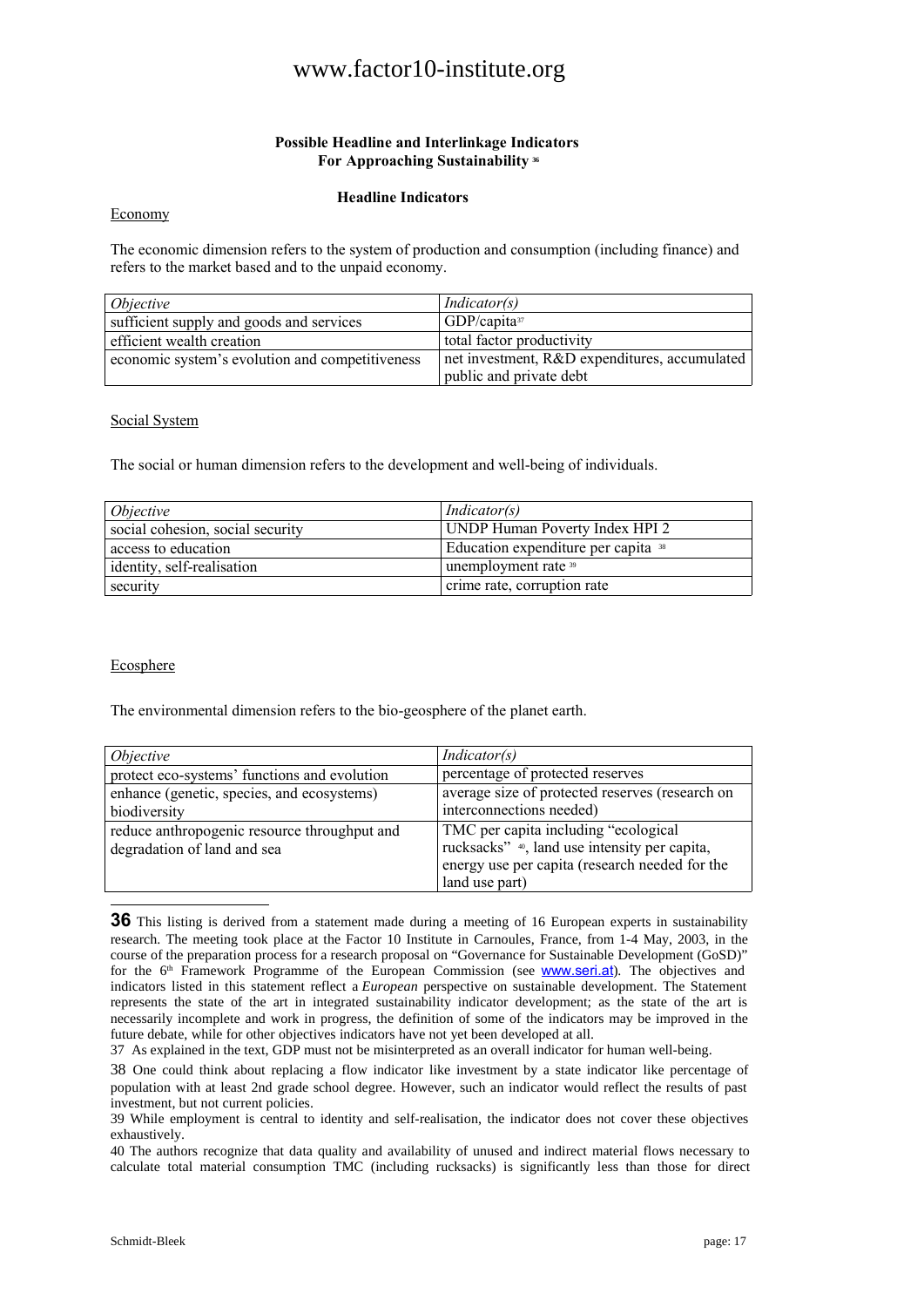### **Inter-linkage Indicators**

By considering the driving forces in the different systems, a number of objectives and indicators for the inter-linkages between the three traditional dimensions of sustainable development (economic, social, environmental) can been derived:

The objectives and indicators suggested for the **economic-environmental** inter-linkage are:

| <i>Objective</i>                                      | <i>Indicator(s)</i>                                                                 |
|-------------------------------------------------------|-------------------------------------------------------------------------------------|
| minimise the burden for the environment: improve      | MIPS per basket of products and services;<br>TMC/GDP; land use productivity in FIPS |
| resource productivity (mass, energy and area)         | (land-use in $m^2$ per unit output); energy $41$                                    |
| minimise damage for the economy: reduce costs related | damage costs/GDP, compliance costs/GDP,                                             |
| to environmental degradation (damage costs,           | avoidance costs/GDP                                                                 |
| compliance costs, administrative costs, avoidance     |                                                                                     |
| costs                                                 |                                                                                     |
| minimise the impacts on health and environment:       | (research on qualitative indicators needed)                                         |
| minimize outputs of known (eco-)toxics                |                                                                                     |

The objectives and indicators derived for the **socio-environmental** inter-linkage are:

| <i>Objective</i>                                     | Indicator(s)                                   |
|------------------------------------------------------|------------------------------------------------|
| equitable access to food, drinking water and natural | (indicator must be country- or region-         |
| resources                                            | specific)                                      |
| provide healthy and secure shelter                   | Proposals include "homes judged unfit to live" |
|                                                      | in" and "% of the population living in sub-    |
|                                                      | standard housing"                              |
| re-adjust the demand for resource consumption,       | MIPS (including rucksacks) of consumption      |
| environmental impact of household consumption        | basket resource consumption and actors'        |
|                                                      | matrices for construction and housing,         |
|                                                      | mobility and nutrition                         |
| provide and secure environmental quality for the     | years of life expectancy lost by               |
| health of human beings                               | environmental health problems                  |

The objectives and indicators suggested for the **socio-economic** inter-linkage are:

| <i>Objective</i>                                      | <i>Indicator(s)</i>                             |
|-------------------------------------------------------|-------------------------------------------------|
| enhance the distributional justice (equity principle) | Gini coefficient                                |
| efforts (paid and unpaid) should be devoted fairly to | labour force participation, gender distribution |
| generate sustainable incomes                          | of unpaid work                                  |

material flows. However, they regard the inclusion of these flows as particularly relevant for sustainabilityrelated analyses and urge for the improvement of data quality and availability.

<sup>41</sup> According to the MIPS/Factor 10 concept, energy inputs into human activities should be stated in material terms (kg input/kg output) on a life-cycle-wide basis. Only in this fashion does it become apparent that the "environmental quality" of electricity and of renewable (solar) depend very much on the technology applied. For instance, the German electricity mix is 6 times more resource intensive than the Finnish one, and electricity coming from photo voltaic cells shows about the same material intensity as electricity produced by burning hard coal. Nuclear energy, too, is very resource intensive and can - depending upon the waste disposal technology applied - show a far greater MIPS (life-cycle-wide material input per unit electricity extracted) than any coalfired power plant.